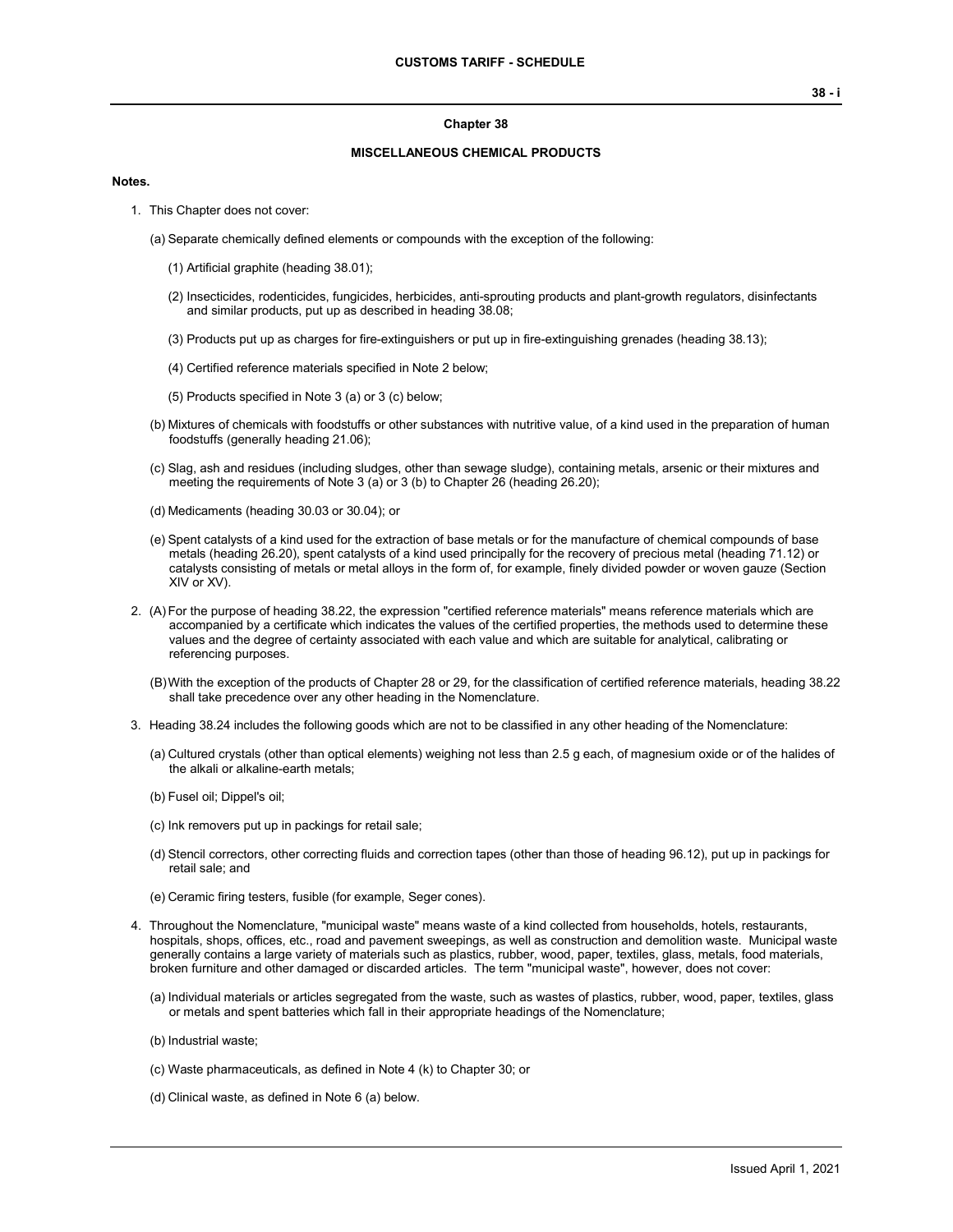- 5. For the purposes of heading 38.25, "sewage sludge" means sludge arising from urban effluent treatment plant and includes pre-treatment waste, scourings and unstabilised sludge. Stabilised sludge when suitable for use as fertiliser is excluded (Chapter 31).
- 6. For the purposes of heading 38.25, the expression "other wastes" applies to:
	- (a) Clinical waste, that is, contaminated waste arising from medical research, diagnosis, treatment or other medical, surgical, dental or veterinary procedures, which often contain pathogens and pharmaceutical substances and require special disposal procedures (for example, soiled dressings, used gloves and used syringes);
	- (b) Waste organic solvents;
	- (c) Wastes of metal pickling liquors, hydraulic fluids, brake fluids and anti-freezing fluids; and
	- (d) Other wastes from chemical or allied industries.

The expression "other wastes" does not, however, cover wastes which contain mainly petroleum oils or oils obtained from bituminous minerals (heading 27.10).

7. For the purposes of heading 38.26, the term "biodiesel" means mono-alkyl esters of fatty acids of a kind used as fuel, derived from animal or vegetable fats and oils whether or not used.

### **Subheading Notes.**

1. Subheadings 3808.52 and 3808.59 cover only goods of heading 38.08, containing one or more of the following substances : alachlor (ISO); aldicarb (ISO); aldrin (ISO); azinphos-methyl (ISO); binapacryl (ISO); camphechlor (ISO) (toxaphene); captafol (ISO); chlordane (ISO); chlordimeform (ISO); chlorobenzilate (ISO); DDT (ISO) (clofenotane (INN), 1,1,1-trichloro-2,2-bis(*p*-chlorophenyl)ethane); dieldrin (ISO, INN); 4,6-dinitro-*o*-cresol (DNOC (ISO)) or its salts; dinoseb (ISO), its salts or its esters; endosulfan (ISO); ethylene dibromide (ISO) (1,2-dibromoethane); ethylene dichloride (ISO) (1,2-dichloroethane); fluoroacetamide (ISO); heptachlor (ISO); hexachlorobenzene (ISO); 1,2,3,4,5,6-hexachlorocyclohexane (HCH (ISO)), including lindane (ISO, INN); mercury compounds; methamidophos (ISO); monocrotophos (ISO); oxirane (ethylene oxide); parathion (ISO); parathion-methyl (ISO) (methyl-parathion); penta- and octabromodiphenyl ethers; pentachlorophenol (ISO), its salts or its esters; perfluorooctane sulphonic acid and its salts; perfluorooctane sulphonamides; perfluorooctane sulphonyl fluoride; phosphamidon (ISO); 2,4,5-T (ISO) (2,4,5-trichlorophenoxyacetic acid), its salts or its esters; tributyltin compounds.

Subheading 3808.59 also covers dustable powder formulations containing a mixture of benomyl (ISO), carbofuran (ISO) and thiram (ISO).

- 2. Subheadings 3808.61 to 3808.69 cover only goods of heading 38.08, containing alpha-cypermethrin (ISO), bendiocarb (ISO), bifenthrin (ISO), chlorfenapyr (ISO), cyfluthrin (ISO), deltamethrin (INN, ISO), etofenprox (INN), fenitrothion (ISO), lambdacyhalothrin (ISO), malathion (ISO), pirimiphos-methyl (ISO) or propoxur (ISO).
- 3. Subheadings 3824.81 to 3824.88 cover only mixtures and preparations containing one or more of the following substances : oxirane (ethylene oxide), polybrominated biphenyls (PBBs), polychlorinated biphenyls (PCBs), polychlorinated terphenyls (PCTs), tris(2,3-dibromopropyl) phosphate, aldrin (ISO), camphechlor (ISO) (toxaphene), chlordane (ISO), chlordecone (ISO), DDT (ISO) (clofenotane (INN), 1,1,1-trichloro-2,2-bis(*p*-chlorophenyl)ethane), dieldrin (ISO, INN), endosulfan (ISO), endrin (ISO), heptachlor (ISO), mirex (ISO), 1,2,3,4,5,6-hexachlorocyclohexane (HCH (ISO)), including lindane (ISO, INN), pentachlorobenzene (ISO), hexachlorobenzene (ISO), perfluorooctane sulphonic acid, its salts, perfluorooctane sulphonamides, perfluorooctane sulphonyl fluoride or tetra-, penta-, hexa-, hepta- or octabromodiphenyl ethers.
- 4. For the purposes of subheadings 3825.41 and 3825.49, "waste organic solvents" are wastes containing mainly organic solvents, not fit for further use as presented as primary products, whether or not intended for recovery of the solvents.

**Statistical Notes.** (NB These notes do not form part of the *Customs Tariff* legislation.)

- 1. For the statistical purposes of classification numbers 3824.99.00.21 and 3824.99.00.29, "Mixtures of a kind used in various types of vaping devices including e-cigarettes and atomizer" means a formulated liquid, whether or not containing nicotine, and whether or not packaged for retail sale in cartridges or tanks adaptable to such devices. Personal electric or electronic vaporizing devices electrically heat or atomize liquids or other substances producing a vapor to be inhaled through the mouthpiece. These devices are commonly known as electronic cigarettes, "e-cigarettes", "e-hookahs", "e-pipes", vaporizers or "vaping" systems.
- 2. For the statistical purposes, classification No. 3826.00.00.00 excludes products derived from vegetable oils which have been fully deoxygenated and consist only of aliphatic hydrocarbon chains (heading 27.10). Products described as hydrogenationderived renewable diesel (HDRD) which also includes hydrotreated vegetable oil (HVO), green diesel or renewable diesel, if blended with diesel fuel for internal combustion engines, are to be classified under classification Nos. 2710.19.99.21 or 2710.19.99.22. Pure hydrogenation-derived renewable diesel (HDRD) products will be classified under 2710.19.99.99. Other blended hydrogenation-derived renewable diesel (HDRD) products will be classified according to the classification number most appropriate to that product.

#### **38 - ii**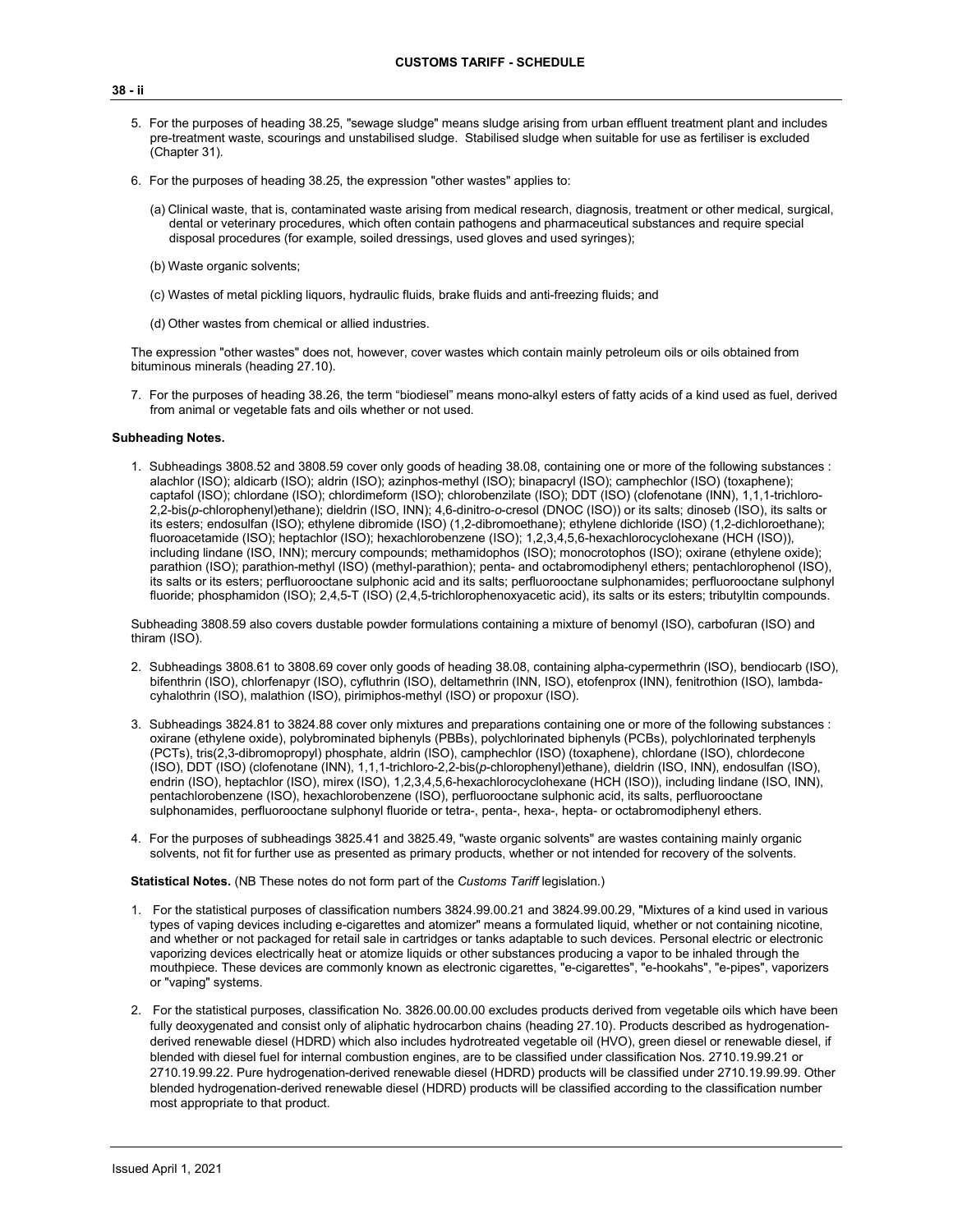| <b>Tariff</b><br>Item | <b>SS</b> | <b>Description of Goods</b>                                                                                                                                                       | Unit of<br>Meas.                              | <b>MFN</b><br>Tariff | <b>Applicable</b><br><b>Preferential Tariffs</b>                                                                               |
|-----------------------|-----------|-----------------------------------------------------------------------------------------------------------------------------------------------------------------------------------|-----------------------------------------------|----------------------|--------------------------------------------------------------------------------------------------------------------------------|
| 38.01                 |           | Artificial graphite; colloidal or semi-colloidal graphite; preparations<br>based on graphite or other carbon in the form of pastes, blocks, plates<br>or other semi-manufactures. |                                               |                      |                                                                                                                                |
|                       |           | 3801.10.00 00 -Artificial graphite                                                                                                                                                | KGM                                           | Free                 | CCCT, LDCT, GPT,<br>UST, MXT, CIAT, CT,<br>CRT, IT, NT, SLT, PT,<br>COLT, JT, PAT, HNT,<br>KRT, CEUT, UAT,<br>CPTPT, UKT: Free |
|                       |           | 3801.20.00 00 - Colloidal or semi-colloidal graphite                                                                                                                              | <b>KGM</b>                                    | Free                 | CCCT, LDCT, GPT,<br>UST, MXT, CIAT, CT,<br>CRT, IT, NT, SLT, PT,<br>COLT, JT, PAT, HNT,<br>KRT, CEUT, UAT,<br>CPTPT, UKT: Free |
|                       |           | 3801.30.00 00 - Carbonaceous pastes for electrodes and similar pastes for furnace<br>linings                                                                                      | KGM                                           | Free                 | CCCT, LDCT, GPT,<br>UST, MXT, CIAT, CT,<br>CRT, IT, NT, SLT, PT,<br>COLT, JT, PAT, HNT,<br>KRT, CEUT, UAT,<br>CPTPT, UKT: Free |
| 3801.90.00 00 - Other |           |                                                                                                                                                                                   | <b>KGM</b>                                    | Free                 | CCCT, LDCT, GPT,<br>UST, MXT, CIAT, CT,<br>CRT, IT, NT, SLT, PT,<br>COLT, JT, PAT, HNT,<br>KRT, CEUT, UAT,<br>CPTPT, UKT: Free |
| 38.02                 |           | Activated carbon; activated natural mineral products; animal black,<br>including spent animal black.                                                                              |                                               |                      |                                                                                                                                |
|                       |           | 3802.10.00 00 - Activated carbon                                                                                                                                                  | <b>KGM</b>                                    | Free                 | CCCT, LDCT, GPT,<br>UST, MXT, CIAT, CT,<br>CRT, IT, NT, SLT, PT,<br>COLT, JT, PAT, HNT,<br>KRT, CEUT, UAT,<br>CPTPT, UKT: Free |
| 3802.90.00            |           | -Other                                                                                                                                                                            |                                               | Free                 | CCCT, LDCT, GPT,<br>UST, MXT, CIAT, CT,<br>CRT, IT, NT, SLT, PT,<br>COLT, JT, PAT, HNT,<br>KRT, CEUT, UAT,<br>CPTPT, UKT: Free |
|                       |           |                                                                                                                                                                                   | <b>KGM</b><br><b>KGM</b><br>KGM<br><b>KGM</b> |                      |                                                                                                                                |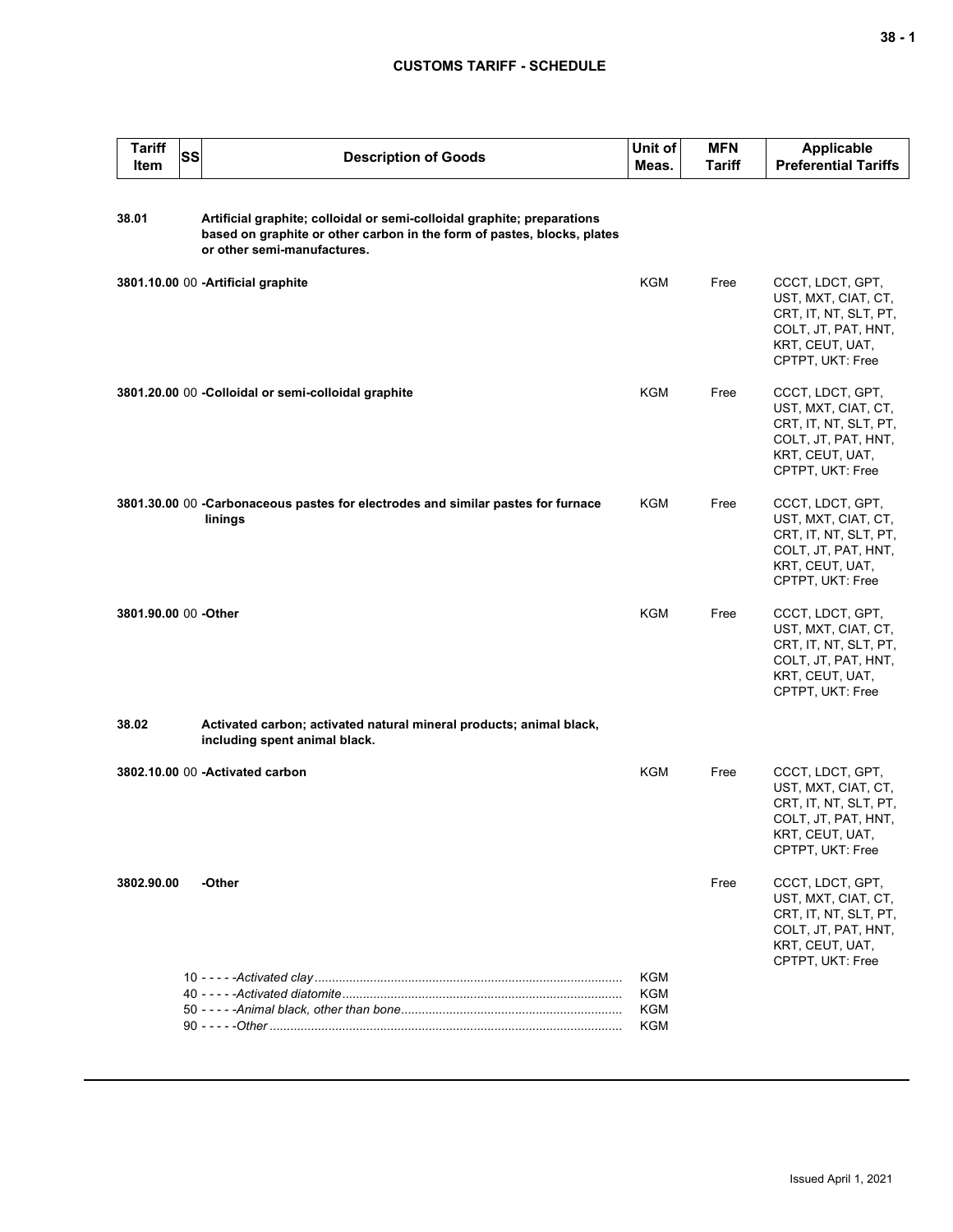| <b>Tariff</b><br>SS<br>Item | <b>Description of Goods</b>                                                                                                                                                                                                                                           | Unit of<br>Meas. | <b>MFN</b><br>Tariff | Applicable<br><b>Preferential Tariffs</b>                                                                                      |
|-----------------------------|-----------------------------------------------------------------------------------------------------------------------------------------------------------------------------------------------------------------------------------------------------------------------|------------------|----------------------|--------------------------------------------------------------------------------------------------------------------------------|
|                             | 3803.00.00 00 Tall oil, whether or not refined.                                                                                                                                                                                                                       | <b>KGM</b>       | Free                 | CCCT, LDCT, GPT,<br>UST, MXT, CIAT, CT,<br>CRT, IT, NT, SLT, PT,<br>COLT, JT, PAT, HNT,<br>KRT, CEUT, UAT,<br>CPTPT, UKT: Free |
|                             | 3804.00.00 00 Residual lyes from the manufacture of wood pulp, whether or not<br>concentrated, desugared or chemically treated, including lignin<br>sulphonates, but excluding tall oil of heading 38.03.                                                             | <b>KGM</b>       | Free                 | CCCT, LDCT, GPT,<br>UST, MXT, CIAT, CT,<br>CRT, IT, NT, SLT, PT,<br>COLT, JT, PAT, HNT,<br>KRT, CEUT, UAT,<br>CPTPT, UKT: Free |
| 38.05                       | Gum, wood or sulphate turpentine and other terpenic oils produced by<br>the distillation or other treatment of coniferous woods; crude dipentene;<br>sulphite turpentine and other crude para-cymene; pine oil containing<br>alpha-terpineol as the main constituent. |                  |                      |                                                                                                                                |
|                             | 3805.10.00 00 -Gum, wood or sulphate turpentine oils                                                                                                                                                                                                                  | KGM              | Free                 | CCCT, LDCT, GPT,<br>UST, MXT, CIAT, CT,<br>CRT, IT, NT, SLT, PT,<br>COLT, JT, PAT, HNT,<br>KRT, CEUT, UAT,<br>CPTPT, UKT: Free |
| 3805.90.00 00 -Other        |                                                                                                                                                                                                                                                                       | <b>KGM</b>       | Free                 | CCCT, LDCT, GPT,<br>UST, MXT, CIAT, CT,<br>CRT, IT, NT, SLT, PT,<br>COLT, JT, PAT, HNT,<br>KRT, CEUT, UAT,<br>CPTPT, UKT: Free |
| 38.06                       | Rosin and resin acids, and derivatives thereof; rosin spirit and rosin<br>oils; run gums.                                                                                                                                                                             |                  |                      |                                                                                                                                |
|                             | 3806.10.00 00 - Rosin and resin acids                                                                                                                                                                                                                                 | <b>KGM</b>       | Free                 | CCCT, LDCT, GPT,<br>UST, MXT, CIAT, CT,<br>CRT. IT. NT. SLT. PT.<br>COLT, JT, PAT, HNT,<br>KRT, CEUT, UAT,<br>CPTPT, UKT: Free |
|                             | 3806.20.00 00 -Salts of rosin, of resin acids or of derivatives of rosin or resin acids,<br>other than salts of rosin adducts                                                                                                                                         | KGM              | Free                 | CCCT, LDCT, GPT,<br>UST, MXT, CIAT, CT,<br>CRT, IT, NT, SLT, PT,<br>COLT, JT, PAT, HNT,<br>KRT, CEUT, UAT,<br>CPTPT, UKT: Free |
|                             | 3806.30.00 00 - Ester gums                                                                                                                                                                                                                                            | KGM              | Free                 | CCCT, LDCT, GPT,<br>UST, MXT, CIAT, CT,<br>CRT, IT, NT, SLT, PT,<br>COLT, JT, PAT, HNT,<br>KRT, CEUT, UAT,<br>CPTPT, UKT: Free |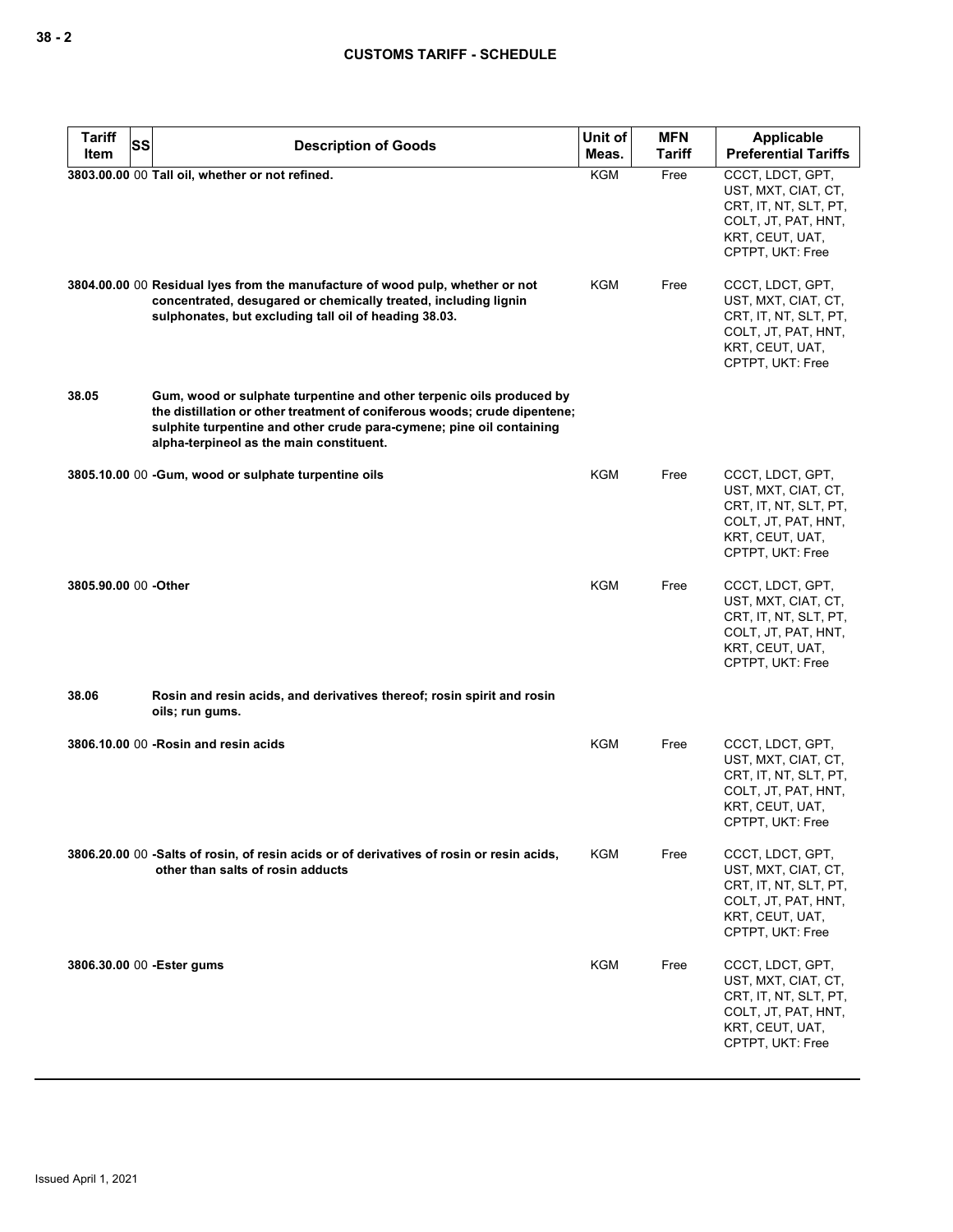| <b>Tariff</b>        | SS                                                                                                                                                                                                                                                                                                           | Unit of    | <b>MFN</b>    | Applicable                                                                                                                     |
|----------------------|--------------------------------------------------------------------------------------------------------------------------------------------------------------------------------------------------------------------------------------------------------------------------------------------------------------|------------|---------------|--------------------------------------------------------------------------------------------------------------------------------|
| Item                 | <b>Description of Goods</b>                                                                                                                                                                                                                                                                                  | Meas.      | <b>Tariff</b> | <b>Preferential Tariffs</b>                                                                                                    |
| 3806.90.00 00 -Other |                                                                                                                                                                                                                                                                                                              | <b>KGM</b> | Free          | CCCT, LDCT, GPT,<br>UST, MXT, CIAT, CT,<br>CRT, IT, NT, SLT, PT,<br>COLT, JT, PAT, HNT,<br>KRT, CEUT, UAT,<br>CPTPT, UKT: Free |
|                      | 3807.00.00 00 Wood tar; wood tar oils; wood creosote; wood naphtha; vegetable pitch;<br>brewers' pitch and similar preparations based on rosin, resin acids or on<br>vegetable pitch.                                                                                                                        | KGM        | Free          | CCCT, LDCT, GPT,<br>UST, MXT, CIAT, CT,<br>CRT, IT, NT, SLT, PT,<br>COLT, JT, PAT, HNT,<br>KRT, CEUT, UAT,<br>CPTPT, UKT: Free |
| 38.08                | Insecticides, rodenticides, fungicides, herbicides, anti-sprouting<br>products and plant-growth regulators, disinfectants and similar<br>products, put up in forms or packings for retail sale or as preparations<br>or articles (for example, sulphur-treated bands, wicks and candles, and<br>fly-papers). |            |               |                                                                                                                                |
|                      | -Goods specified in Subheading Note 1 to this Chapter:                                                                                                                                                                                                                                                       |            |               |                                                                                                                                |
|                      | 3808.52.00 00 - -DDT (ISO) (clofenotane (INN)), in packings of a net weight content not KGM<br>exceeding 300 g                                                                                                                                                                                               |            | 6.5%          | CCCT, LDCT, GPT,<br>UST, MXT, CIAT, CT,<br>CRT, IT, NT, SLT, PT,<br>COLT, JT, PAT, HNT,<br>KRT, CEUT, UAT,<br>CPTPT, UKT: Free |
| 3808.59              | - -Other                                                                                                                                                                                                                                                                                                     |            |               |                                                                                                                                |
|                      | 3808.59.10 00 - - - In packages of a gross weight not exceeding 1.36 kg each                                                                                                                                                                                                                                 | KGM        | 6.5%          | CCCT, LDCT, GPT,<br>UST, MXT, CIAT, CT,<br>CRT, IT, NT, SLT, PT,<br>COLT, JT, PAT, HNT,<br>KRT, CEUT, UAT,<br>CPTPT, UKT: Free |
|                      | 3808.59.20 00 - - - In bulk or in packages of a gross weight exceeding 1.36 kg each                                                                                                                                                                                                                          | KGM        | Free          | CCCT, LDCT, GPT,<br>UST, MXT, CIAT, CT,<br>CRT, IT, NT, SLT, PT,<br>COLT, JT, PAT, HNT,<br>KRT, CEUT, UAT,<br>CPTPT, UKT: Free |
|                      | -Goods specified in Subheading Note 2 to this Chapter:                                                                                                                                                                                                                                                       |            |               |                                                                                                                                |
|                      | 3808.61.00 00 - - In packings of a net weight content not exceeding 300 g                                                                                                                                                                                                                                    | KGM        | 6.5%          | CCCT, LDCT, GPT,<br>UST, MXT, CIAT, CT,<br>CRT, IT, NT, SLT, PT,<br>COLT, JT, PAT, HNT,<br>KRT, CEUT, UAT,<br>CPTPT, UKT: Free |
| 3808.62              | -- In packings of a net weight content exceeding 300 g but not exceeding<br>7.5 kg                                                                                                                                                                                                                           |            |               |                                                                                                                                |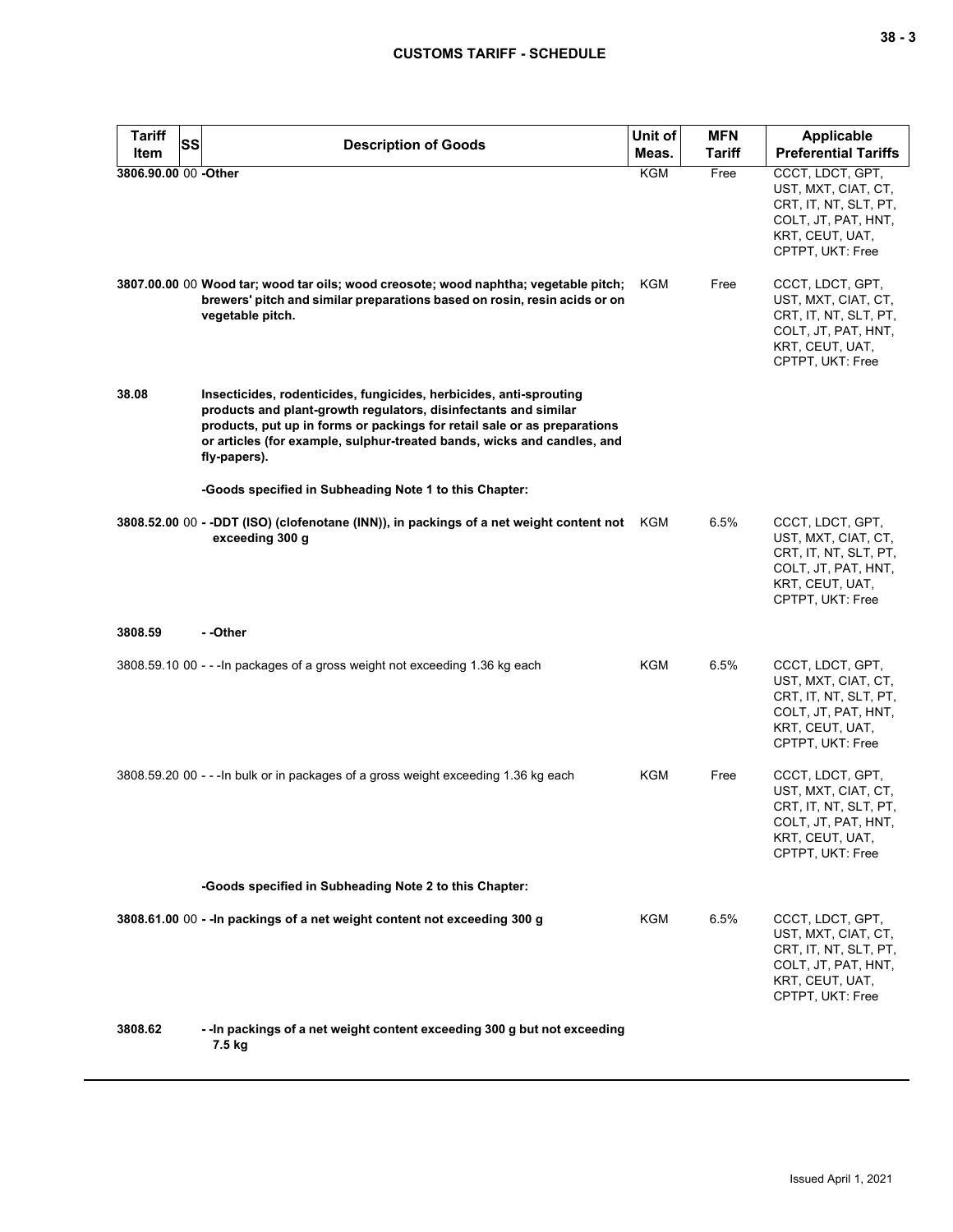| <b>Tariff</b>           | <b>SS</b> | <b>Description of Goods</b>                                                                         | Unit of           | <b>MFN</b>    | <b>Applicable</b>                                                                                                              |
|-------------------------|-----------|-----------------------------------------------------------------------------------------------------|-------------------|---------------|--------------------------------------------------------------------------------------------------------------------------------|
| Item                    |           |                                                                                                     | Meas.             | <b>Tariff</b> | <b>Preferential Tariffs</b>                                                                                                    |
|                         |           | 3808.62.10 00 - - - In packages of a gross weight not exceeding 1.36 kg each                        | <b>KGM</b>        | 6.5%          | CCCT, LDCT, GPT,<br>UST, MXT, CIAT, CT,<br>CRT, IT, NT, SLT, PT,<br>COLT, JT, PAT, HNT,<br>KRT, CEUT, UAT,<br>CPTPT, UKT: Free |
|                         |           | 3808.62.20 00 - - - In bulk or in packages of a gross weight exceeding 1.36 kg each                 | KGM               | Free          | CCCT, LDCT, GPT,<br>UST, MXT, CIAT, CT,<br>CRT, IT, NT, SLT, PT,<br>COLT, JT, PAT, HNT,<br>KRT, CEUT, UAT,<br>CPTPT, UKT: Free |
| 3808.69.00 00 - - Other |           |                                                                                                     | <b>KGM</b>        | Free          | CCCT, LDCT, GPT,<br>UST, MXT, CIAT, CT,<br>CRT, IT, NT, SLT, PT,<br>COLT, JT, PAT, HNT,<br>KRT, CEUT, UAT,<br>CPTPT, UKT: Free |
|                         |           | -Other:                                                                                             |                   |               |                                                                                                                                |
| 3808.91                 |           | - -Insecticides                                                                                     |                   |               |                                                                                                                                |
| 3808.91.10              |           | --- In packages of a gross weight not exceeding 1.36 kg each                                        |                   | 6.5%          | CCCT, LDCT, GPT,<br>UST, MXT, CIAT, CT,<br>CRT, IT, NT, SLT, PT,<br>COLT, JT, PAT, HNT,<br>KRT, CEUT, UAT,<br>CPTPT, UKT: Free |
|                         |           | 10 - - - - - Containing bromomethane (methyl bromide) or bromochloromethane                         | KGM<br><b>KGM</b> |               |                                                                                                                                |
| 3808.91.20              |           | --- In bulk or in packages of a gross weight exceeding 1.36 kg each                                 |                   | Free          | CCCT, LDCT, GPT,<br>UST, MXT, CIAT, CT,<br>CRT, IT, NT, SLT, PT,<br>COLT, JT, PAT, HNT,<br>KRT, CEUT, UAT,<br>CPTPT, UKT: Free |
|                         |           | 10 - - - - - Containing bromomethane (methyl bromide) or bromochloromethane<br>90 - - - - - - Other | KGM<br><b>KGM</b> |               |                                                                                                                                |
| 3808.92                 |           | --Fungicides                                                                                        |                   |               |                                                                                                                                |
| 3808.92.10              |           | ---In packages of a gross weight not exceeding 1.36 kg each                                         |                   | 6.5%          | CCCT, LDCT, GPT,<br>UST, MXT, CIAT, CT,<br>CRT, IT, NT, SLT, PT,<br>COLT, JT, PAT, HNT,<br>KRT, CEUT, UAT,<br>CPTPT, UKT: Free |
|                         |           | 10 - - - - - Containing bromomethane (methyl bromide) or bromochloromethane                         | KGM<br>KGM        |               |                                                                                                                                |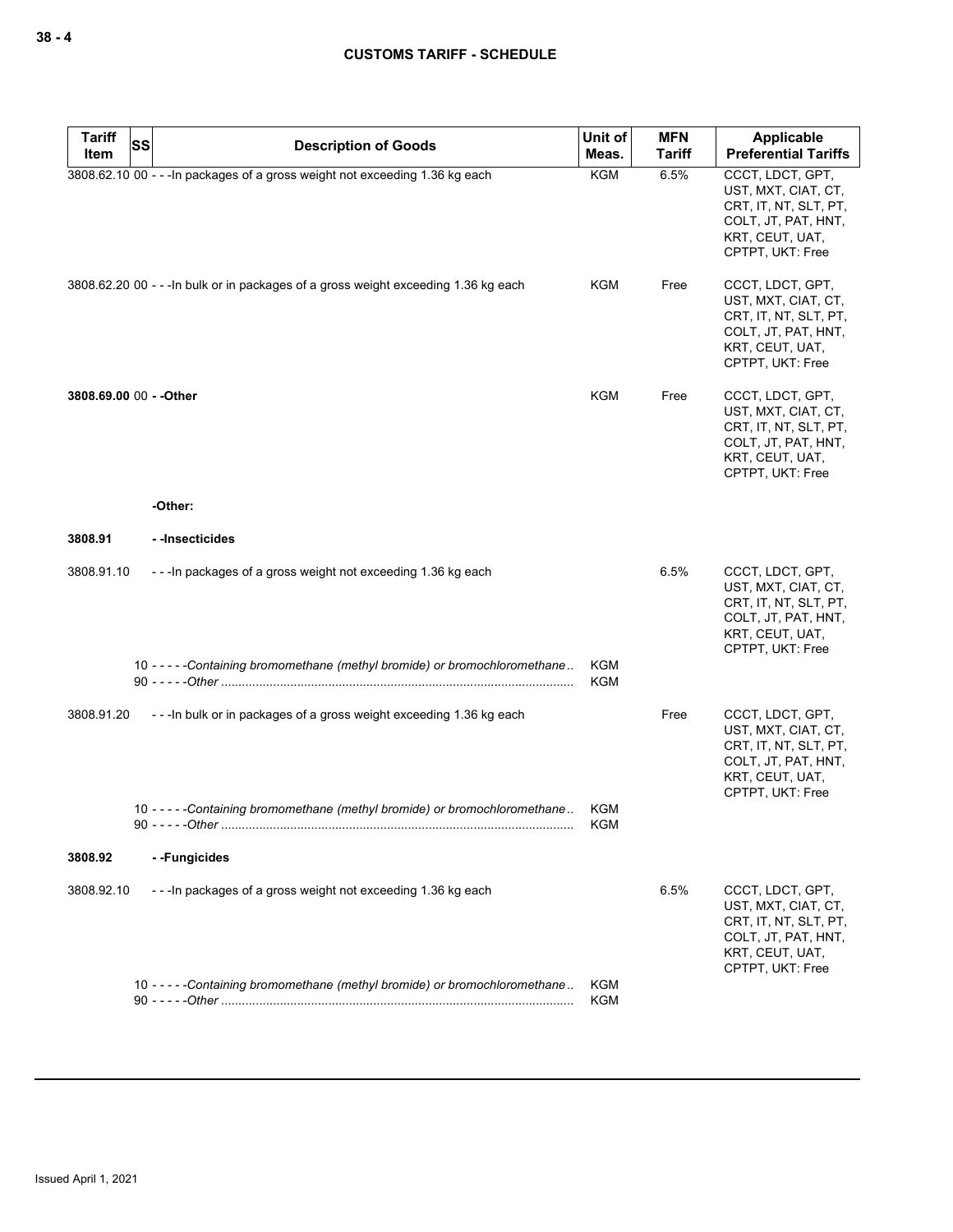| <b>Tariff</b> | <b>SS</b><br><b>Description of Goods</b>                                    | Unit of                  | <b>MFN</b>    | <b>Applicable</b>                                                                                                                        |
|---------------|-----------------------------------------------------------------------------|--------------------------|---------------|------------------------------------------------------------------------------------------------------------------------------------------|
| Item          |                                                                             | Meas.                    | <b>Tariff</b> | <b>Preferential Tariffs</b>                                                                                                              |
| 3808.92.20    | --- In bulk or in packages of a gross weight exceeding 1.36 kg each         |                          | Free          | CCCT, LDCT, GPT,<br>UST, MXT, CIAT, CT,<br>CRT, IT, NT, SLT, PT,<br>COLT, JT, PAT, HNT,<br>KRT, CEUT, UAT,<br>CPTPT, UKT: Free           |
|               | 10 - - - - - Containing bromomethane (methyl bromide) or bromochloromethane | KGM<br>KGM               |               |                                                                                                                                          |
| 3808.93       | - - Herbicides, anti-sprouting products and plant-growth regulators         |                          |               |                                                                                                                                          |
| 3808.93.10    | --- In packages of a gross weight not exceeding 1.36 kg each                |                          | 6.5%          | CCCT, LDCT, GPT,<br>UST, MXT, CIAT, CT,<br>CRT, IT, NT, SLT, PT,<br>COLT, JT, PAT, HNT,<br>KRT, CEUT, UAT,<br>CPTPT, UKT: Free           |
|               | 10 - - - - - Containing bromomethane (methyl bromide) or bromochloromethane | KGM<br>KGM               |               |                                                                                                                                          |
| 3808.93.20    | --- In bulk or in packages of a gross weight exceeding 1.36 kg each         |                          | Free          | CCCT, LDCT, GPT,<br>UST, MXT, CIAT, CT,<br>CRT, IT, NT, SLT, PT,<br>COLT, JT, PAT, HNT,<br>KRT, CEUT, UAT,<br>CPTPT, UKT: Free           |
|               | 10 - - - - - Containing bromomethane (methyl bromide) or bromochloromethane | KGM<br>KGM               |               |                                                                                                                                          |
| 3808.94       | --Disinfectants                                                             |                          |               |                                                                                                                                          |
| 3808.94.10    | - - - In packages of a gross weight not exceeding 1.36 kg each              |                          | 6.5%          | CCCT, LDCT, GPT,<br>UST, MXT, CIAT, CT,<br>CRT, IT, NT, SLT, PT,<br>COLT, JT, PAT, HNT,<br>KRT, CEUT, UAT,<br>CPTPT, UKT: Free           |
|               | 10 - - - - - Containing bromomethane (methyl bromide) or bromochloromethane | <b>KGM</b><br><b>KGM</b> |               |                                                                                                                                          |
| 3808.94.20    | --- In bulk or in packages of a gross weight exceeding 1.36 kg each         |                          | Free          | CCCT, LDCT, GPT,<br>UST, MXT, CIAT, CT,<br>CRT, IT, NT, SLT, PT,<br>COLT, JT, PAT, HNT,<br>KRT, CEUT, UAT,<br>CPTPT, UKT: Free           |
|               | 10 - - - - - Containing bromomethane (methyl bromide) or bromochloromethane | KGM<br>KGM               |               |                                                                                                                                          |
| 3808.99       | - -Other                                                                    |                          |               |                                                                                                                                          |
| 3808.99.10    | --- In packages of a gross weight not exceeding 1.36 kg each                |                          | 6.5%          | AUT, NZT, CCCT, LDCT,<br>GPT, UST, MXT, CIAT,<br>CT, CRT, IT, NT, SLT,<br>PT, COLT, JT, PAT,<br>HNT, KRT, CEUT, UAT,<br>CPTPT, UKT: Free |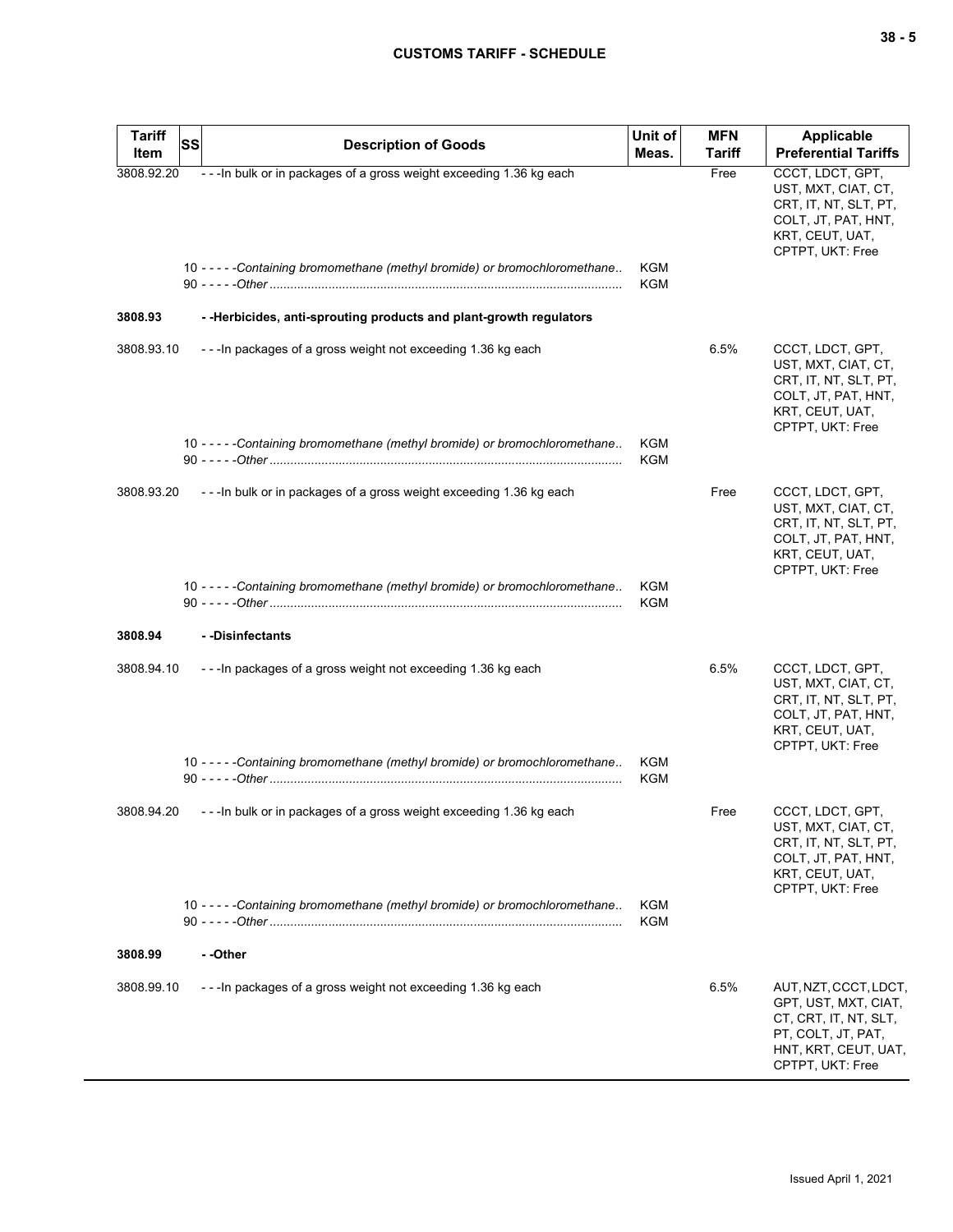| <b>Tariff</b><br>Item | <b>SS</b><br><b>Description of Goods</b>                                                                                                                                                                                                                                                                    | Unit of<br>Meas.         | <b>MFN</b><br>Tariff | Applicable<br><b>Preferential Tariffs</b>                                                                                                |
|-----------------------|-------------------------------------------------------------------------------------------------------------------------------------------------------------------------------------------------------------------------------------------------------------------------------------------------------------|--------------------------|----------------------|------------------------------------------------------------------------------------------------------------------------------------------|
|                       | 10 - - - - - Containing bromomethane (methyl bromide) or bromochloromethane                                                                                                                                                                                                                                 | <b>KGM</b><br><b>KGM</b> |                      |                                                                                                                                          |
|                       |                                                                                                                                                                                                                                                                                                             |                          |                      |                                                                                                                                          |
| 3808.99.20            | --- In bulk or in packages of a gross weight exceeding 1.36 kg each                                                                                                                                                                                                                                         |                          | Free                 | CCCT, LDCT, GPT,<br>UST, MXT, CIAT, CT,<br>CRT, IT, NT, SLT, PT,<br>COLT, JT, PAT, HNT,<br>KRT, CEUT, UAT,<br>CPTPT, UKT: Free           |
|                       | 10 - - - - - Containing bromomethane (methyl bromide) or bromochloromethane                                                                                                                                                                                                                                 | <b>KGM</b><br><b>KGM</b> |                      |                                                                                                                                          |
| 38.09                 | Finishing agents, dye carriers to accelerate the dyeing or fixing of dye-<br>stuffs and other products and preparations (for example, dressings and<br>mordants), of a kind used in the textile, paper, leather or like industries,<br>not elsewhere specified or included.                                 |                          |                      |                                                                                                                                          |
|                       | 3809.10.00 00 - With a basis of amylaceous substances                                                                                                                                                                                                                                                       | KGM                      | Free                 | CCCT, LDCT, GPT,<br>UST, MXT, CIAT, CT,<br>CRT, IT, NT, SLT, PT,<br>COLT, JT, PAT, HNT,<br>KRT, CEUT, UAT,<br>CPTPT, UKT: Free           |
|                       | -Other:                                                                                                                                                                                                                                                                                                     |                          |                      |                                                                                                                                          |
| 3809.91.00            | - - Of a kind used in the textile or like industries                                                                                                                                                                                                                                                        |                          | Free                 | AUT, NZT, CCCT, LDCT,<br>GPT, UST, MXT, CIAT,<br>CT, CRT, IT, NT, SLT,<br>PT, COLT, JT, PAT,<br>HNT, KRT, CEUT, UAT,<br>CPTPT, UKT: Free |
|                       |                                                                                                                                                                                                                                                                                                             | <b>KGM</b>               |                      |                                                                                                                                          |
|                       |                                                                                                                                                                                                                                                                                                             | KGM                      |                      |                                                                                                                                          |
|                       | 3809.92.00 00 - - Of a kind used in the paper or like industries                                                                                                                                                                                                                                            | <b>KGM</b>               | Free                 | AUT, NZT, CCCT, LDCT,<br>GPT, UST, MXT, CIAT,<br>CT, CRT, IT, NT, SLT,<br>PT, COLT, JT, PAT,<br>HNT, KRT, CEUT, UAT,<br>CPTPT, UKT: Free |
|                       | 3809.93.00 00 - - Of a kind used in the leather or like industries                                                                                                                                                                                                                                          | KGM                      | Free                 | CCCT, LDCT, GPT,<br>UST, MXT, CIAT, CT,<br>CRT, IT, NT, SLT, PT,<br>COLT, JT, PAT, HNT,<br>KRT, CEUT, UAT,<br>CPTPT, UKT: Free           |
| 38.10                 | Pickling preparations for metal surfaces; fluxes and other auxiliary<br>preparations for soldering, brazing or welding; soldering, brazing or<br>welding powders and pastes consisting of metal and other materials;<br>preparations of a kind used as cores or coatings for welding electrodes<br>or rods. |                          |                      |                                                                                                                                          |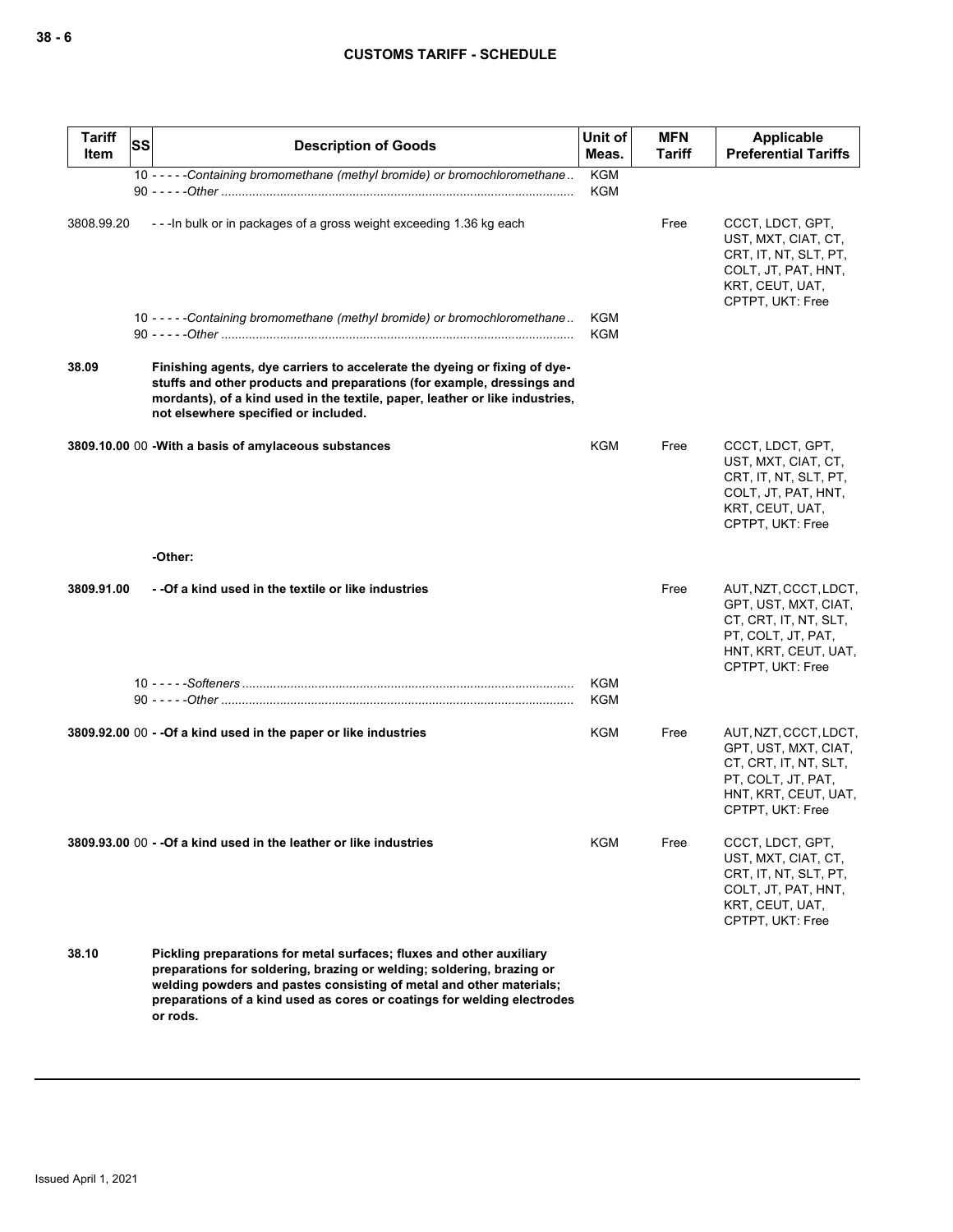| <b>Tariff</b>           | <b>SS</b> |                                                                                                                                                                                                                                                               | Unit of                  | <b>MFN</b>    | <b>Applicable</b>                                                                                                                        |
|-------------------------|-----------|---------------------------------------------------------------------------------------------------------------------------------------------------------------------------------------------------------------------------------------------------------------|--------------------------|---------------|------------------------------------------------------------------------------------------------------------------------------------------|
| Item                    |           | <b>Description of Goods</b>                                                                                                                                                                                                                                   | Meas.                    | <b>Tariff</b> | <b>Preferential Tariffs</b>                                                                                                              |
|                         |           | 3810.10.00 00 -Pickling preparations for metal surfaces; soldering, brazing or welding<br>powders and pastes consisting of metal and other materials                                                                                                          | KGM                      | Free          | CCCT, LDCT, GPT,<br>UST, MXT, CIAT, CT,<br>CRT, IT, NT, SLT, PT,<br>COLT, JT, PAT, HNT,<br>KRT, CEUT, UAT,<br>CPTPT, UKT: Free           |
| 3810.90.00 00 - Other   |           |                                                                                                                                                                                                                                                               | <b>KGM</b>               | Free          | CCCT, LDCT, GPT,<br>UST, MXT, CIAT, CT,<br>CRT, IT, NT, SLT, PT,<br>COLT, JT, PAT, HNT,<br>KRT, CEUT, UAT,<br>CPTPT, UKT: Free           |
| 38.11                   |           | Anti-knock preparations, oxidation inhibitors, gum inhibitors, viscosity<br>improvers, anti-corrosive preparations and other prepared additives, for<br>mineral oils (including gasoline) or for other liquids used for the same<br>purposes as mineral oils. |                          |               |                                                                                                                                          |
|                         |           | -Anti-knock preparations:                                                                                                                                                                                                                                     |                          |               |                                                                                                                                          |
|                         |           | 3811.11.00 00 - - Based on lead compounds                                                                                                                                                                                                                     | KGM                      | Free          | CCCT, LDCT, GPT,<br>UST, MXT, CIAT, CT,<br>CRT, IT, NT, SLT, PT,<br>COLT, JT, PAT, HNT,<br>KRT, CEUT, UAT,<br>CPTPT, UKT: Free           |
| 3811.19.00 00 - - Other |           |                                                                                                                                                                                                                                                               | <b>KGM</b>               | Free          | CCCT, LDCT, GPT,<br>UST, MXT, CIAT, CT,<br>CRT, IT, NT, SLT, PT,<br>COLT, JT, PAT, HNT,<br>KRT, CEUT, UAT,<br>CPTPT, UKT: Free           |
|                         |           | -Additives for lubricating oils:                                                                                                                                                                                                                              |                          |               |                                                                                                                                          |
| 3811.21.00              |           | - -Containing petroleum oils or oils obtained from bituminous minerals                                                                                                                                                                                        |                          | Free          | AUT, NZT, CCCT, LDCT,<br>GPT, UST, MXT, CIAT,<br>CT, CRT, IT, NT, SLT,<br>PT, COLT, JT, PAT,<br>HNT, KRT, CEUT, UAT,<br>CPTPT, UKT: Free |
|                         |           |                                                                                                                                                                                                                                                               | <b>KGM</b><br><b>KGM</b> |               |                                                                                                                                          |
| 3811.29.00 00 - - Other |           |                                                                                                                                                                                                                                                               | <b>KGM</b>               | Free          | AUT, NZT, CCCT, LDCT,<br>GPT, UST, MXT, CIAT,<br>CT, CRT, IT, NT, SLT,<br>PT, COLT, JT, PAT,<br>HNT, KRT, CEUT, UAT,<br>CPTPT, UKT: Free |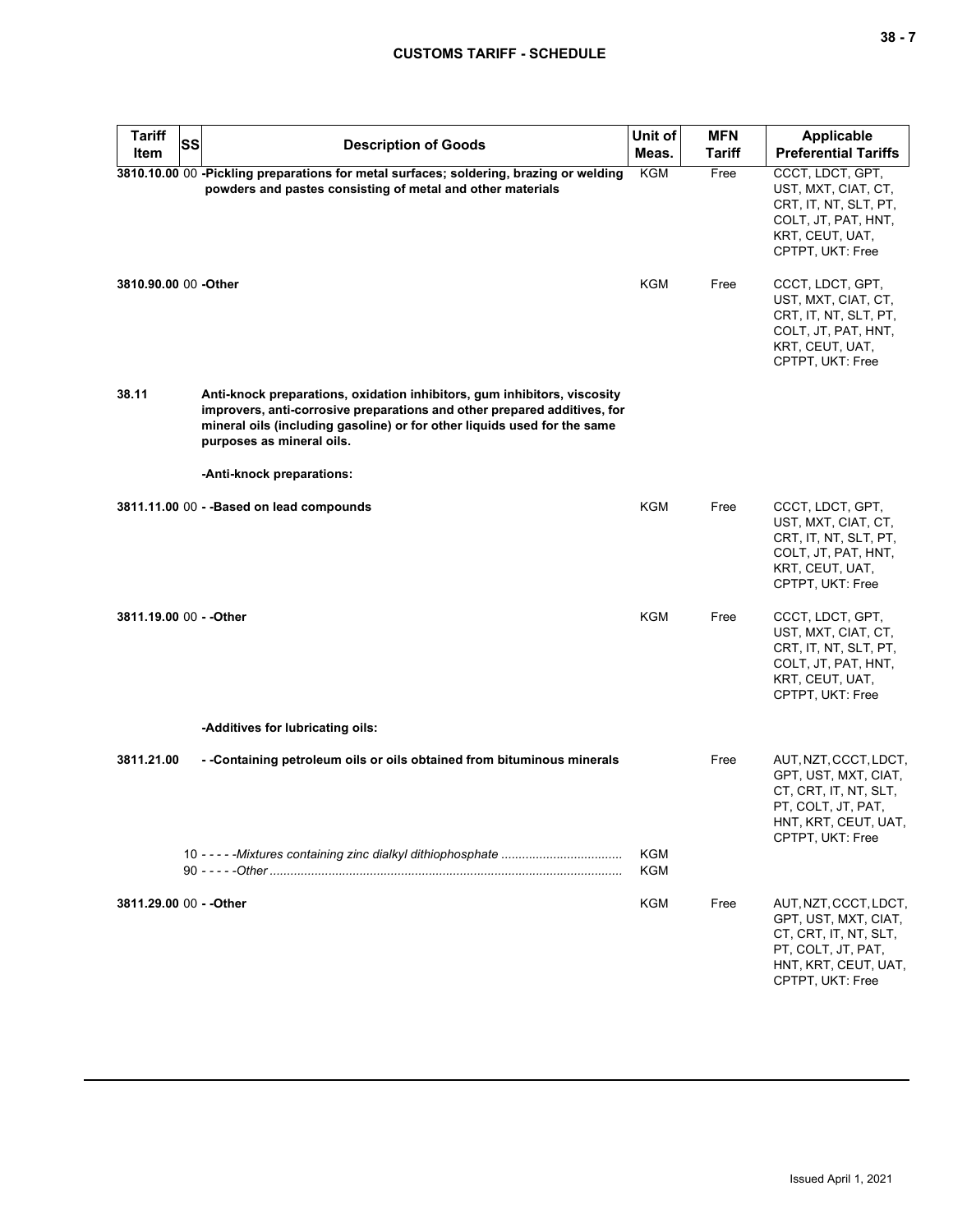| <b>Tariff</b><br><b>SS</b><br>Item | <b>Description of Goods</b>                                                                                                                                                                               | Unit of<br>Meas.         | <b>MFN</b><br><b>Tariff</b> | Applicable<br><b>Preferential Tariffs</b>                                                                                                |
|------------------------------------|-----------------------------------------------------------------------------------------------------------------------------------------------------------------------------------------------------------|--------------------------|-----------------------------|------------------------------------------------------------------------------------------------------------------------------------------|
| 3811.90.00                         | -Other                                                                                                                                                                                                    |                          | Free                        | AUT, NZT, CCCT, LDCT,<br>GPT, UST, MXT, CIAT,<br>CT, CRT, IT, NT, SLT,<br>PT, COLT, JT, PAT,<br>HNT, KRT, CEUT, UAT,<br>CPTPT, UKT: Free |
|                                    |                                                                                                                                                                                                           | <b>KGM</b><br><b>KGM</b> |                             |                                                                                                                                          |
| 38.12                              | Prepared rubber accelerators; compound plasticizers for rubber or<br>plastics, not elsewhere specified or included; anti-oxidizing<br>preparations and other compound stabilizers for rubber or plastics. |                          |                             |                                                                                                                                          |
|                                    | 3812.10.00 00 - Prepared rubber accelerators                                                                                                                                                              | KGM                      | Free                        | CCCT, LDCT, GPT,<br>UST, MXT, CIAT, CT,<br>CRT, IT, NT, SLT, PT,<br>COLT, JT, PAT, HNT,<br>KRT, CEUT, UAT,<br>CPTPT, UKT: Free           |
|                                    | 3812.20.00 00 - Compound plasticizers for rubber or plastics                                                                                                                                              | <b>KGM</b>               | Free                        | CCCT, LDCT, GPT,<br>UST, MXT, CIAT, CT,<br>CRT, IT, NT, SLT, PT,<br>COLT, JT, PAT, HNT,<br>KRT, CEUT, UAT,<br>CPTPT, UKT: Free           |
|                                    | -Anti-oxidizing preparations and other compound stabilizers for rubber<br>or plastics:                                                                                                                    |                          |                             |                                                                                                                                          |
|                                    | 3812.31.00 00 - - Mixtures of oligomers of 2,2,4-trimethyl-1,2-dihydroquinoline (TMQ)                                                                                                                     | <b>KGM</b>               | Free                        | CCCT, LDCT, GPT,<br>UST, MXT, CIAT, CT,<br>CRT, IT, NT, SLT, PT,<br>COLT, JT, PAT, HNT,<br>KRT, CEUT, UAT,<br>CPTPT, UKT: Free           |
| 3812.39.00                         | - -Other<br>- - - - -For rubber:                                                                                                                                                                          |                          | Free                        | CCCT, LDCT, GPT,<br>UST, MXT, CIAT, CT,<br>CRT, IT, NT, SLT, PT,<br>COLT, JT, PAT, HNT,<br>KRT, CEUT, UAT,<br>CPTPT, UKT: Free           |
|                                    |                                                                                                                                                                                                           | <b>KGM</b><br>KGM        |                             |                                                                                                                                          |
|                                    | -----For plastics:                                                                                                                                                                                        | KGM<br>KGM<br>KGM        |                             |                                                                                                                                          |
| 3813.00.00                         | Preparations and charges for fire-extinguishers; charged fire-<br>extinguishing grenades.                                                                                                                 |                          | Free                        | CCCT, LDCT, GPT,<br>UST, MXT, CIAT, CT,<br>CRT, IT, NT, SLT, PT,<br>COLT, JT, PAT, HNT,<br>KRT, CEUT, UAT,<br>CPTPT, UKT: Free           |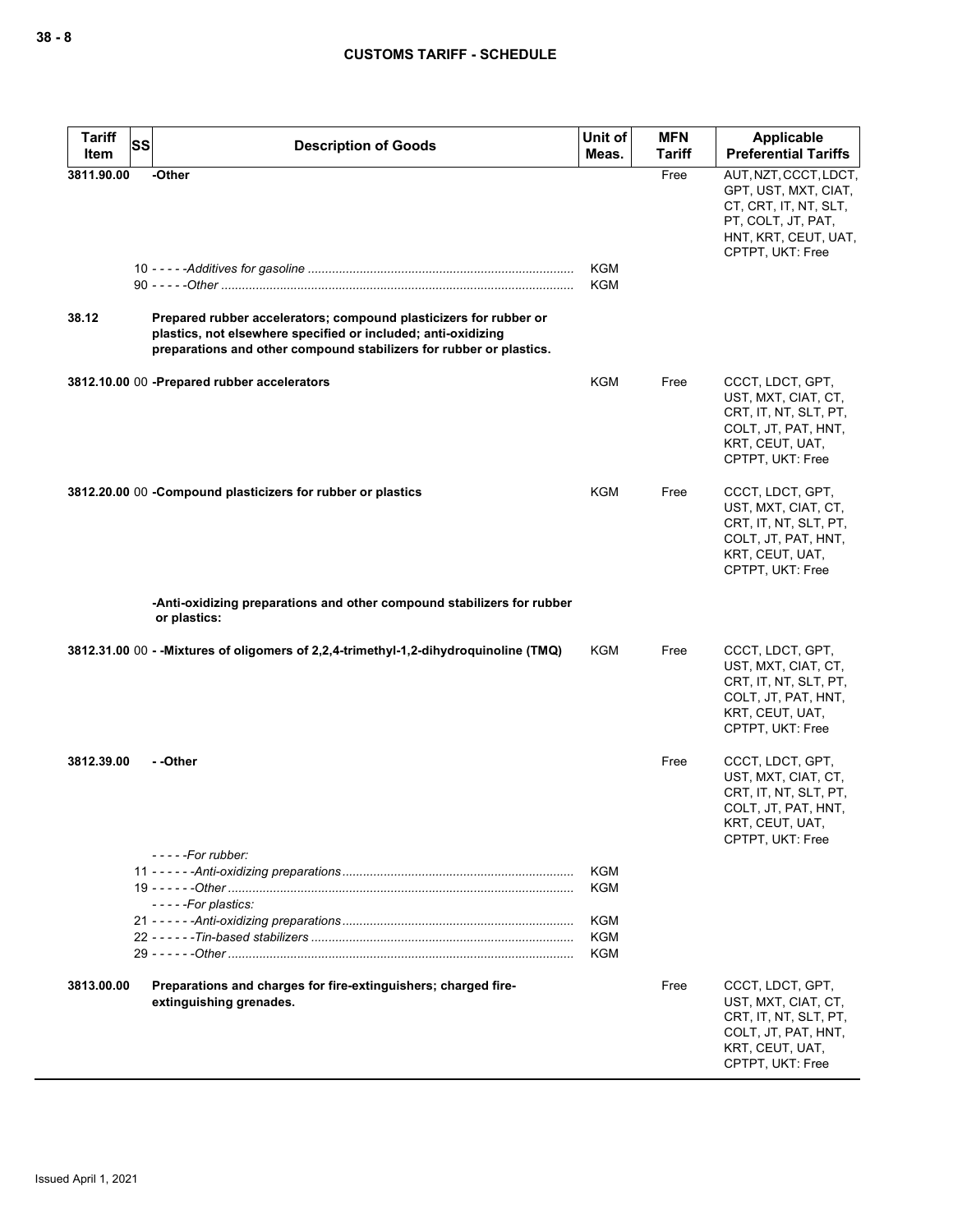| <b>Tariff</b><br><b>Item</b> | SS | <b>Description of Goods</b>                                                                                                                                                                                                                                                                                                                                         | Unit of<br>Meas.                | <b>MFN</b><br>Tariff | Applicable<br><b>Preferential Tariffs</b>                                                                                      |
|------------------------------|----|---------------------------------------------------------------------------------------------------------------------------------------------------------------------------------------------------------------------------------------------------------------------------------------------------------------------------------------------------------------------|---------------------------------|----------------------|--------------------------------------------------------------------------------------------------------------------------------|
|                              |    | 10 - - - - - Containing bromochlorodifluoromethane, bromotrifluoromethane or<br>20 - - - - - Containing methane, ethane or propane hydrobromofluorocarbons<br>30 - - - - - Containing methane, ethane or propane hydrochlorofluorocarbons                                                                                                                           | KGM<br>KGM<br>KGM<br>KGM<br>KGM |                      |                                                                                                                                |
| 3814.00.00                   |    | Organic composite solvents and thinners, not elsewhere specified or<br>included; prepared paint or varnish removers.                                                                                                                                                                                                                                                |                                 | Free                 | CCCT, LDCT, GPT,<br>UST, MXT, CIAT, CT,<br>CRT, IT, NT, SLT, PT,<br>COLT, JT, PAT, HNT,<br>KRT, CEUT, UAT,<br>CPTPT, UKT: Free |
|                              |    | 10 - - - - - Containing methane, ethane or propane chlorofluorocarbons (CFCs),<br>whether or not containing hydrochlorofluorocarbons (HCFCs)<br>20 - - - - - Containing methane, ethane or propane hydrochlorofluorocarbons<br>(HCFCs), but not containing chlorofluorocarbons (CFCs)<br>30 - - - - - Containing carbon tetrachloride, bromochloromethane or 1,1,1- | KGM<br>KGM<br>KGM<br>KGM        |                      |                                                                                                                                |
| 38.15                        |    | Reaction initiators, reaction accelerators and catalytic preparations, not<br>elsewhere specified or included.<br>-Supported catalysts:                                                                                                                                                                                                                             |                                 |                      |                                                                                                                                |
|                              |    | 3815.11.00 00 - - With nickel or nickel compounds as the active substance                                                                                                                                                                                                                                                                                           | KGM                             | Free                 | CCCT, LDCT, GPT,<br>UST, MXT, CIAT, CT,<br>CRT, IT, NT, SLT, PT,<br>COLT, JT, PAT, HNT,<br>KRT, CEUT, UAT,<br>CPTPT, UKT: Free |
|                              |    | 3815.12.00 00 - - With precious metal or precious metal compounds as the active<br>substance                                                                                                                                                                                                                                                                        | KGM                             | Free                 | CCCT, LDCT, GPT,<br>UST, MXT, CIAT, CT,<br>CRT, IT, NT, SLT, PT,<br>COLT, JT, PAT, HNT,<br>KRT, CEUT, UAT,<br>CPTPT, UKT: Free |
| 3815.19.00                   |    | - -Other                                                                                                                                                                                                                                                                                                                                                            |                                 | Free                 | CCCT, LDCT, GPT,<br>UST, MXT, CIAT, CT,<br>CRT, IT, NT, SLT, PT,<br>COLT, JT, PAT, HNT,<br>KRT, CEUT, UAT,<br>CPTPT, UKT: Free |
|                              |    | 20 - - - - - With aluminum or aluminum compounds as the active substance                                                                                                                                                                                                                                                                                            | KGM<br>KGM                      |                      |                                                                                                                                |
| 3815.90.00 00 - Other        |    |                                                                                                                                                                                                                                                                                                                                                                     | KGM                             | Free                 | CCCT, LDCT, GPT,<br>UST, MXT, CIAT, CT,<br>CRT, IT, NT, SLT, PT,<br>COLT, JT, PAT, HNT,<br>KRT, CEUT, UAT,<br>CPTPT, UKT: Free |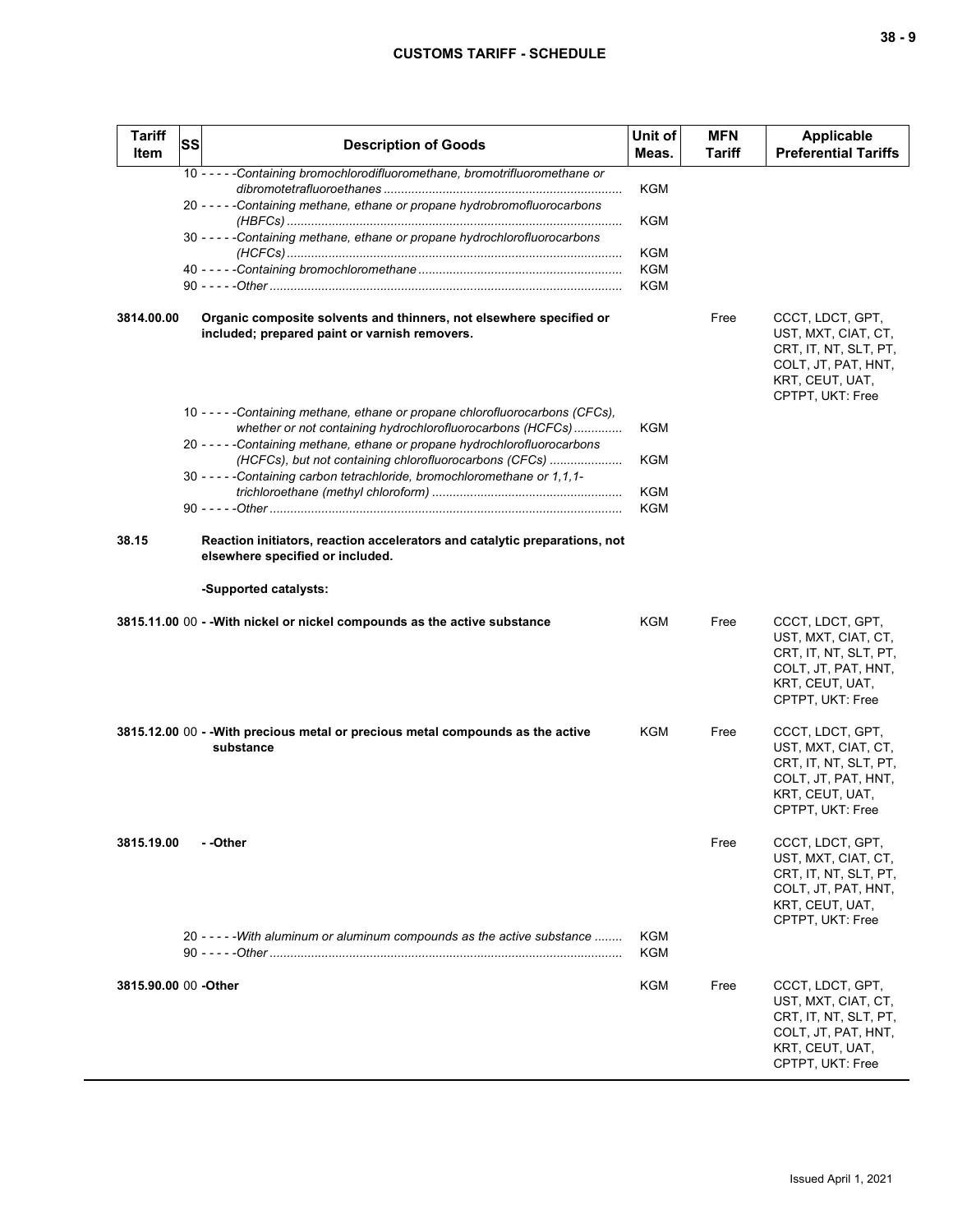| <b>Tariff</b><br>Item | <b>SS</b><br><b>Description of Goods</b>                                                                                                                                                              | Unit of<br>Meas.  | <b>MFN</b><br>Tariff | Applicable<br><b>Preferential Tariffs</b>                                                                                            |
|-----------------------|-------------------------------------------------------------------------------------------------------------------------------------------------------------------------------------------------------|-------------------|----------------------|--------------------------------------------------------------------------------------------------------------------------------------|
| 3816.00.00            | Refractory cements, mortars, concretes and similar compositions, other<br>than products of heading 38.01.                                                                                             |                   | Free                 | CCCT, LDCT, GPT,<br>UST, MXT, CIAT, CT,<br>CRT, IT, NT, SLT, PT,<br>COLT, JT, PAT, HNT,<br>KRT, CEUT, UAT,<br>CPTPT, UKT: Free       |
|                       |                                                                                                                                                                                                       | KGM<br>KGM<br>KGM |                      |                                                                                                                                      |
| 3817.00.00            | Mixed alkylbenzenes and mixed alkylnaphthalenes, other than those of<br>heading 27.07 or 29.02.                                                                                                       |                   | Free                 | CCCT, LDCT, GPT,<br>UST, MXT, CIAT, CT,<br>CRT, IT, NT, SLT, PT,<br>COLT, JT, PAT, HNT,<br>KRT, CEUT, UAT,<br>CPTPT, UKT: Free       |
|                       |                                                                                                                                                                                                       | KGM               |                      |                                                                                                                                      |
|                       |                                                                                                                                                                                                       | <b>KGM</b>        |                      |                                                                                                                                      |
|                       | 3818.00.00 00 Chemical elements doped for use in electronics, in the form of discs,<br>wafers or similar forms; chemical compounds doped for use in<br>electronics.                                   | KGM               | Free                 | CCCT, LDCT, GPT,<br>UST, MXT, CIAT, CT,<br>CRT, IT, NT, SLT, PT,<br>COLT, JT, PAT, HNT,<br>KRT, CEUT, UAT,<br>CPTPT, UKT: Free       |
| 3819.00.00            | Hydraulic brake fluids and other prepared liquids for hydraulic<br>transmission, not containing or containing less than 70% by weight of<br>petroleum oils or oils obtained from bituminous minerals. |                   | 6.5%                 | CCCT, LDCT, UST,<br>MXT, CIAT, CT, CRT,<br>IT, NT, SLT, PT, COLT,<br>JT, PAT, HNT, KRT,<br>CEUT, UAT, CPTPT,<br>UKT: Free<br>GPT: 3% |
|                       |                                                                                                                                                                                                       | <b>KGM</b>        |                      |                                                                                                                                      |
|                       |                                                                                                                                                                                                       | <b>KGM</b>        |                      |                                                                                                                                      |
|                       |                                                                                                                                                                                                       | KGM               |                      |                                                                                                                                      |
| 3820.00.00            | Anti-freezing preparations and prepared de-icing fluids.<br>-----Anti-freezing preparations:                                                                                                          |                   | 6.5%                 | CCCT, LDCT, UST,<br>MXT, CIAT, CT, CRT,<br>IT, NT, SLT, PT, COLT,<br>JT, PAT, HNT, KRT,<br>CEUT, UAT, CPTPT,<br>UKT: Free<br>GPT: 3% |
|                       |                                                                                                                                                                                                       | <b>KGM</b>        |                      |                                                                                                                                      |
|                       |                                                                                                                                                                                                       | KGM               |                      |                                                                                                                                      |
|                       | -----Prepared de-icing fluids:                                                                                                                                                                        |                   |                      |                                                                                                                                      |
|                       |                                                                                                                                                                                                       | <b>KGM</b>        |                      |                                                                                                                                      |
|                       |                                                                                                                                                                                                       | <b>KGM</b>        |                      |                                                                                                                                      |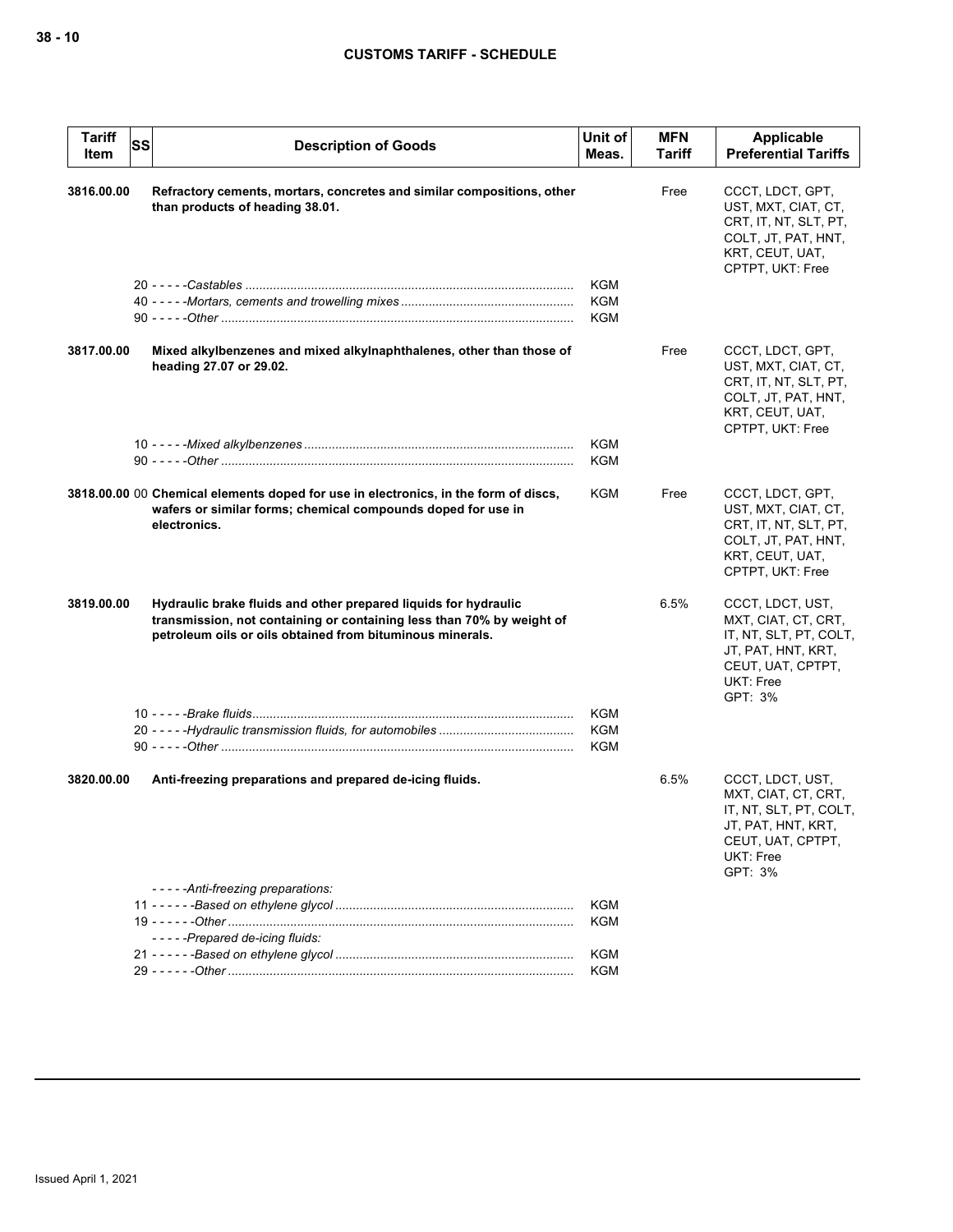| <b>Tariff</b><br>Item   | SS | <b>Description of Goods</b>                                                                                                                                                                                                         | Unit of<br>Meas. | <b>MFN</b><br><b>Tariff</b> | <b>Applicable</b><br><b>Preferential Tariffs</b>                                                                                    |
|-------------------------|----|-------------------------------------------------------------------------------------------------------------------------------------------------------------------------------------------------------------------------------------|------------------|-----------------------------|-------------------------------------------------------------------------------------------------------------------------------------|
| 3821.00.00              |    | Prepared culture media for the development or maintenance of micro-<br>organisms (including viruses and the like) or of plant, human or animal<br>cells.<br>10 - - - - - Prepared culture media, for development of micro-organisms | KGM              | Free                        | CCCT, LDCT, GPT,<br>UST, MXT, CIAT, CT,<br>CRT, IT, NT, SLT, PT,<br>COLT, JT, PAT, HNT,<br>KRT, CEUT, UAT,<br>CPTPT, UKT: Free      |
| 3822.00.00              |    | Diagnostic or laboratory reagents on a backing, prepared diagnostic or<br>laboratory reagents whether or not on a backing, other than those of<br>heading 30.02 or 30.06; certified reference materials.                            |                  | Free                        | CCCT, LDCT, GPT,<br>UST, MXT, CIAT, CT,<br>CRT, IT, NT, SLT, PT,<br>COLT, JT, PAT, HNT,<br>KRT, CEUT, UAT,<br>CPTPT, UKT: Free      |
| 38.23                   |    | Industrial monocarboxylic fatty acids; acid oils from refining; industrial                                                                                                                                                          |                  |                             |                                                                                                                                     |
|                         |    | fatty alcohols.                                                                                                                                                                                                                     |                  |                             |                                                                                                                                     |
|                         |    | -Industrial monocarboxylic fatty acids; acid oils from refining:                                                                                                                                                                    |                  |                             |                                                                                                                                     |
|                         |    | 3823.11.00 00 - - Stearic acid                                                                                                                                                                                                      | <b>KGM</b>       | Free                        | AUT, NZT, CCCT, LDCT,<br>UST, MXT, CIAT, CT,<br>CRT, IT, NT, SLT, PT,<br>COLT, JT, PAT, HNT,<br>KRT, CEUT, UAT,<br>CPTPT, UKT: Free |
|                         |    | 3823.12.00 00 - - Oleic acid                                                                                                                                                                                                        | <b>KGM</b>       | Free                        | AUT, NZT, CCCT, LDCT,<br>UST, MXT, CIAT, CT,<br>CRT, IT, NT, SLT, PT,<br>COLT, JT, PAT, HNT,<br>KRT, CEUT, UAT,<br>CPTPT, UKT: Free |
|                         |    | 3823.13.00 00 - -Tall oil fatty acids                                                                                                                                                                                               | KGM              | Free                        | CCCT, LDCT, GPT,<br>UST, MXT, CIAT, CT,<br>CRT, IT, NT, SLT, PT,<br>COLT, JT, PAT, HNT,<br>KRT, CEUT, UAT,<br>CPTPT, UKT: Free      |
| 3823.19.00 00 - - Other |    |                                                                                                                                                                                                                                     | <b>KGM</b>       | Free                        | AUT, NZT, CCCT, LDCT,<br>UST, MXT, CIAT, CT,<br>CRT, IT, NT, SLT, PT,<br>COLT, JT, PAT, HNT,<br>KRT, CEUT, UAT,<br>CPTPT, UKT: Free |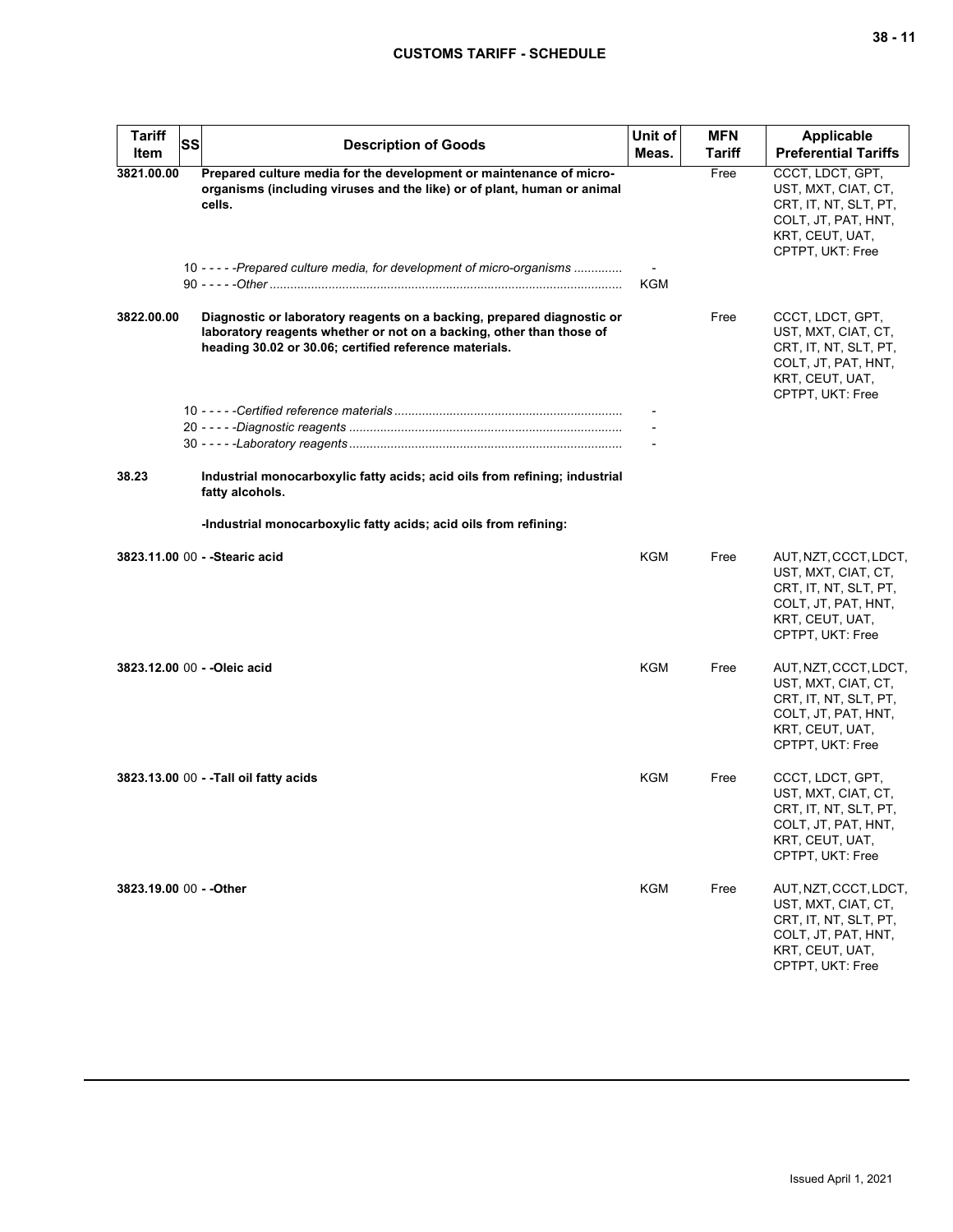| <b>Tariff</b><br>SS | <b>Description of Goods</b>                                                                                                                                                                                                       | Unit of    | <b>MFN</b>    | <b>Applicable</b>                                                                                                                   |
|---------------------|-----------------------------------------------------------------------------------------------------------------------------------------------------------------------------------------------------------------------------------|------------|---------------|-------------------------------------------------------------------------------------------------------------------------------------|
| Item                |                                                                                                                                                                                                                                   | Meas.      | <b>Tariff</b> | <b>Preferential Tariffs</b>                                                                                                         |
|                     | 3823.70.00 00 -Industrial fatty alcohols                                                                                                                                                                                          | <b>KGM</b> | Free          | AUT, NZT, CCCT, LDCT,<br>UST, MXT, CIAT, CT,<br>CRT, IT, NT, SLT, PT,<br>COLT, JT, PAT, HNT,<br>KRT, CEUT, UAT,<br>CPTPT, UKT: Free |
| 38.24               | Prepared binders for foundry moulds or cores; chemical products and<br>preparations of the chemical or allied industries (including those<br>consisting of mixtures of natural products), not elsewhere specified or<br>included. |            |               |                                                                                                                                     |
|                     | 3824.10.00 00 -Prepared binders for foundry moulds or cores                                                                                                                                                                       | <b>KGM</b> | Free          | CCCT, LDCT, GPT,<br>UST, MXT, CIAT, CT,<br>CRT, IT, NT, SLT, PT,<br>COLT, JT, PAT, HNT,<br>KRT, CEUT, UAT,<br>CPTPT, UKT: Free      |
|                     | 3824.30.00 00 -Non-agglomerated metal carbides mixed together or with metallic<br>binders                                                                                                                                         | KGM        | Free          | CCCT, LDCT, GPT,<br>UST, MXT, CIAT, CT,<br>CRT, IT, NT, SLT, PT,<br>COLT, JT, PAT, HNT,<br>KRT, CEUT, UAT,<br>CPTPT, UKT: Free      |
|                     | 3824.40.00 00 -Prepared additives for cements, mortars or concretes                                                                                                                                                               | KGM        | Free          | CCCT, LDCT, GPT,<br>UST, MXT, CIAT, CT,<br>CRT, IT, NT, SLT, PT,<br>COLT, JT, PAT, HNT,<br>KRT, CEUT, UAT,<br>CPTPT, UKT: Free      |
|                     | 3824.50.00 00 -Non-refractory mortars and concretes                                                                                                                                                                               | KGM        | Free          | CCCT, LDCT, GPT,<br>UST, MXT, CIAT, CT,<br>CRT, IT, NT, SLT, PT,<br>COLT, JT, PAT, HNT,<br>KRT, CEUT, UAT,<br>CPTPT, UKT: Free      |
|                     | 3824.60.00 00 -Sorbitol other than that of subheading 2905.44                                                                                                                                                                     | KGM        | Free          | CCCT, LDCT, GPT,<br>UST, MXT, CIAT, CT,<br>CRT, IT, NT, SLT, PT,<br>COLT, JT, PAT, HNT,<br>KRT, CEUT, UAT,<br>CPTPT, UKT: Free      |
|                     | -Mixtures containing halogenated derivatives of methane, ethane or<br>propane:                                                                                                                                                    |            |               |                                                                                                                                     |
|                     | 3824.71.00 00 - -Containing chlorofluorocarbons (CFCs), whether or not containing<br>hydrochlorofluorocarbons (HCFCs), perfluorocarbons (PFCs) or<br>hydrofluorocarbons (HFCs)                                                    | KGM        | Free          | CCCT, LDCT, GPT,<br>UST, MXT, CIAT, CT,<br>CRT, IT, NT, SLT, PT,<br>COLT, JT, PAT, HNT,<br>KRT, CEUT, UAT,<br>CPTPT, UKT: Free      |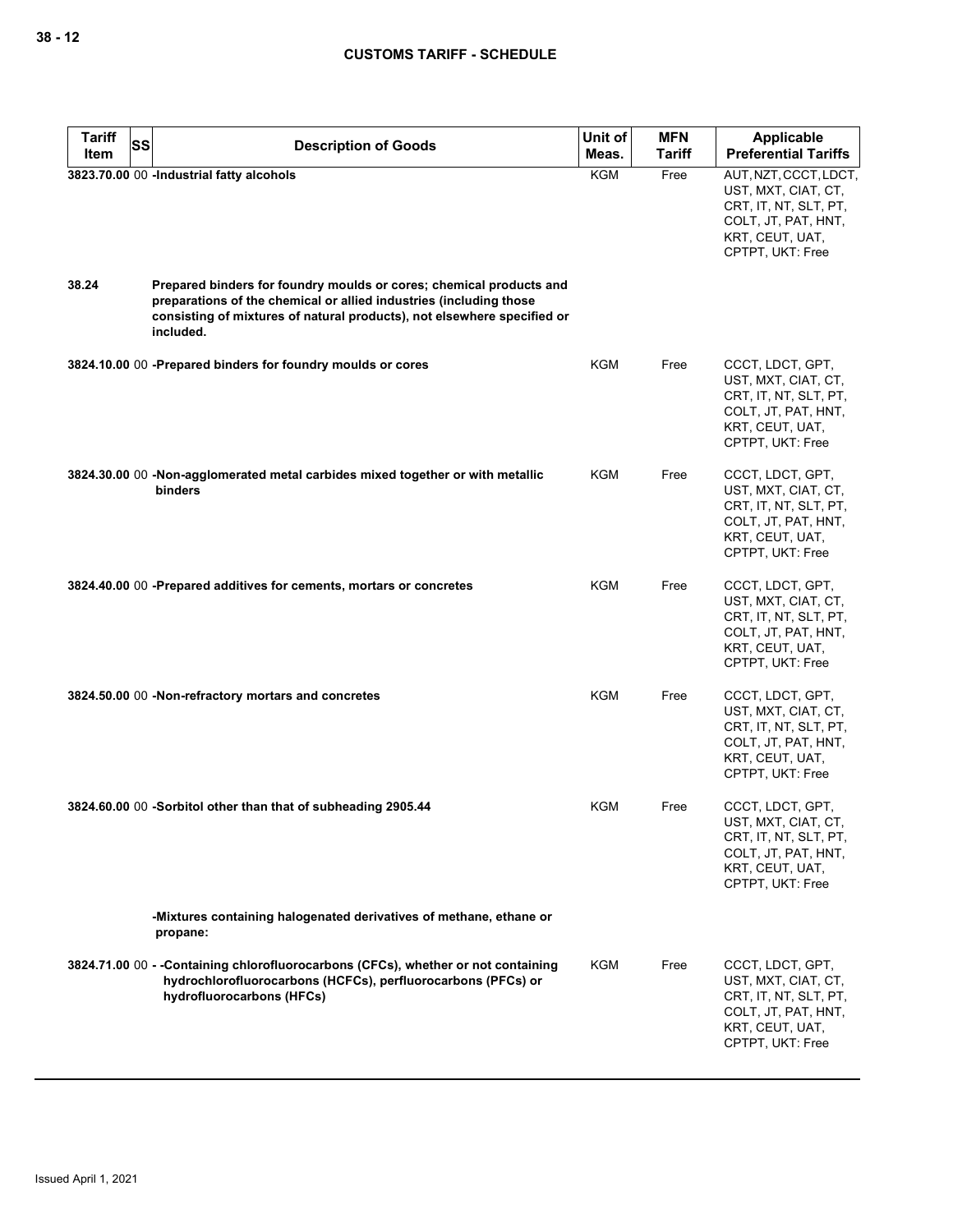| <b>Tariff</b><br>SS<br>Item | <b>Description of Goods</b>                                                                                                                                                                       | Unit of<br>Meas. | <b>MFN</b><br><b>Tariff</b> | Applicable<br><b>Preferential Tariffs</b>                                                                                      |
|-----------------------------|---------------------------------------------------------------------------------------------------------------------------------------------------------------------------------------------------|------------------|-----------------------------|--------------------------------------------------------------------------------------------------------------------------------|
|                             | 3824.72.00 00 - - Containing bromochlorodifluoromethane, bromotrifluoromethane or<br>dibromotetrafluoroethanes                                                                                    | <b>KGM</b>       | Free                        | CCCT, LDCT, GPT,<br>UST, MXT, CIAT, CT,<br>CRT, IT, NT, SLT, PT,<br>COLT, JT, PAT, HNT,<br>KRT, CEUT, UAT,<br>CPTPT, UKT: Free |
|                             | 3824.73.00 00 - - Containing hydrobromofluorocarbons (HBFCs)                                                                                                                                      | KGM              | Free                        | CCCT, LDCT, GPT,<br>UST, MXT, CIAT, CT,<br>CRT, IT, NT, SLT, PT,<br>COLT, JT, PAT, HNT,<br>KRT, CEUT, UAT,<br>CPTPT, UKT: Free |
|                             | 3824.74.00 00 - -Containing hydrochlorofluorocarbons (HCFCs), whether or not<br>containing perfluorocarbons (PFCs) or hydrofluorocarbons (HFCs),<br>but not containing chlorofluorocarbons (CFCs) | KGM              | Free                        | CCCT, LDCT, GPT,<br>UST, MXT, CIAT, CT,<br>CRT, IT, NT, SLT, PT,<br>COLT, JT, PAT, HNT,<br>KRT, CEUT, UAT,<br>CPTPT, UKT: Free |
|                             | 3824.75.00 00 - - Containing carbon tetrachloride                                                                                                                                                 | KGM              | Free                        | CCCT, LDCT, GPT,<br>UST, MXT, CIAT, CT,<br>CRT, IT, NT, SLT, PT,<br>COLT, JT, PAT, HNT,<br>KRT, CEUT, UAT,<br>CPTPT, UKT: Free |
|                             | 3824.76.00 00 - -Containing, 1,1,1-trichloroethane (methyl chloroform)                                                                                                                            | KGM              | Free                        | CCCT, LDCT, GPT,<br>UST, MXT, CIAT, CT,<br>CRT, IT, NT, SLT, PT,<br>COLT, JT, PAT, HNT,<br>KRT, CEUT, UAT,<br>CPTPT, UKT: Free |
|                             | 3824.77.00 00 - -Containing bromomethane (methyl bromide) or bromochloromethane                                                                                                                   | KGM              | Free                        | CCCT, LDCT, GPT,<br>UST, MXT, CIAT, CT,<br>CRT, IT, NT, SLT, PT,<br>COLT, JT, PAT, HNT,<br>KRT, CEUT, UAT,<br>CPTPT, UKT: Free |
|                             | 3824.78.00 00 - - Containing perfluorocarbons (PFCs) or hydrofluorocarbons (HFCs),<br>but not containing chlorofluorocarbons (CFCs) or<br>hydrochlorofluorocarbons (HCFCs)                        | KGM              | Free                        | CCCT, LDCT, GPT,<br>UST, MXT, CIAT, CT,<br>CRT, IT, NT, SLT, PT,<br>COLT, JT, PAT, HNT,<br>KRT, CEUT, UAT,<br>CPTPT, UKT: Free |
| 3824.79.00 00 - - Other     |                                                                                                                                                                                                   | KGM              | Free                        | CCCT, LDCT, GPT,<br>UST, MXT, CIAT, CT,<br>CRT, IT, NT, SLT, PT,<br>COLT, JT, PAT, HNT,<br>KRT, CEUT, UAT,<br>CPTPT, UKT: Free |
|                             | -Goods specified in Subheading Note 3 to this Chapter:                                                                                                                                            |                  |                             |                                                                                                                                |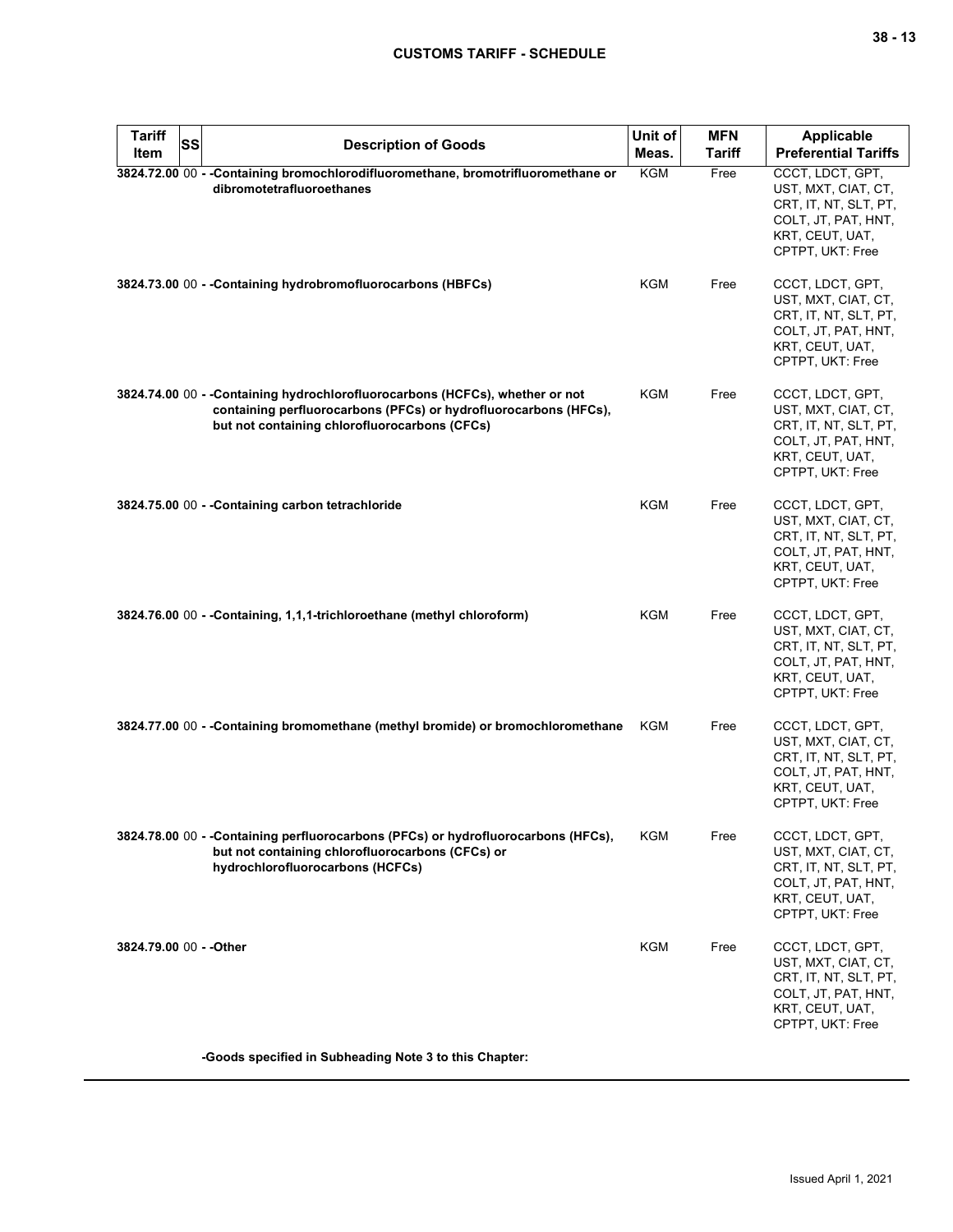| <b>Tariff</b><br><b>SS</b><br>Item | <b>Description of Goods</b>                                                                                                                                                                                                                                                               | Unit of<br>Meas. | <b>MFN</b><br><b>Tariff</b> | <b>Applicable</b><br><b>Preferential Tariffs</b>                                                                               |
|------------------------------------|-------------------------------------------------------------------------------------------------------------------------------------------------------------------------------------------------------------------------------------------------------------------------------------------|------------------|-----------------------------|--------------------------------------------------------------------------------------------------------------------------------|
|                                    | 3824.81.00 00 - - Containing oxirane (ethylene oxide)                                                                                                                                                                                                                                     | <b>KGM</b>       | Free                        | CCCT, LDCT, GPT,<br>UST, MXT, CIAT, CT,<br>CRT, IT, NT, SLT, PT,<br>COLT, JT, PAT, HNT,<br>KRT, CEUT, UAT,<br>CPTPT, UKT: Free |
|                                    | 3824.82.00 00 - - Containing polychlorinated biphenyls (PCBs), polychlorinated<br>terphenyls (PCTs) or polybrominated biphenyls (PBBs)                                                                                                                                                    | <b>KGM</b>       | Free                        | CCCT, LDCT, GPT,<br>UST, MXT, CIAT, CT,<br>CRT, IT, NT, SLT, PT,<br>COLT, JT, PAT, HNT,<br>KRT, CEUT, UAT,<br>CPTPT, UKT: Free |
|                                    | 3824.83.00 00 - - Containing tris(2,3-dibromopropyl) phosphate                                                                                                                                                                                                                            | <b>KGM</b>       | Free                        | CCCT, LDCT, GPT,<br>UST, MXT, CIAT, CT,<br>CRT, IT, NT, SLT, PT,<br>COLT, JT, PAT, HNT,<br>KRT, CEUT, UAT,<br>CPTPT, UKT: Free |
|                                    | 3824.84.00 00 - -Containing aldrin (ISO), camphechlor (ISO) (toxaphene), chlordane<br>(ISO), chlordecone (ISO), DDT (ISO) (clofenotane (INN), 1,1,1-trichloro-<br>2,2-bis(p-chlorophenyl)ethane), dieldrin (ISO, INN), endosulfan (ISO),<br>endrin (ISO), heptachlor (ISO) or mirex (ISO) | KGM              | Free                        | CCCT, LDCT, GPT,<br>UST, MXT, CIAT, CT,<br>CRT, IT, NT, SLT, PT,<br>COLT, JT, PAT, HNT,<br>KRT, CEUT, UAT,<br>CPTPT, UKT: Free |
|                                    | 3824.85.00 00 - -Containing 1,2,3,4,5,6-hexachlorocyclohexane (HCH (ISO)), including<br>lindane (ISO, INN)                                                                                                                                                                                | KGM              | Free                        | CCCT, LDCT, GPT,<br>UST, MXT, CIAT, CT,<br>CRT, IT, NT, SLT, PT,<br>COLT, JT, PAT, HNT,<br>KRT, CEUT, UAT,<br>CPTPT, UKT: Free |
|                                    | 3824.86.00 00 - -Containing pentachlorobenzene (ISO) or hexachlorobenzene (ISO)                                                                                                                                                                                                           | KGM              | Free                        | CCCT, LDCT, GPT,<br>UST, MXT, CIAT, CT,<br>CRT, IT, NT, SLT, PT,<br>COLT, JT, PAT, HNT,<br>KRT, CEUT, UAT,<br>CPTPT, UKT: Free |
|                                    | 3824.87.00 00 - -Containing perfluorooctane sulphonic acid, its salts, perfluorooctane<br>sulphonamides, or perfluorooctane sulphonyl fluoride                                                                                                                                            | KGM              | Free                        | CCCT, LDCT, GPT,<br>UST, MXT, CIAT, CT,<br>CRT, IT, NT, SLT, PT,<br>COLT, JT, PAT, HNT,<br>KRT, CEUT, UAT,<br>CPTPT, UKT: Free |
|                                    | 3824.88.00 00 - -Containing tetra-, penta-, hexa-, hepta- or octabromodiphenyl ethers                                                                                                                                                                                                     | KGM              | Free                        | CCCT, LDCT, GPT,<br>UST, MXT, CIAT, CT,<br>CRT, IT, NT, SLT, PT,<br>COLT, JT, PAT, HNT,<br>KRT, CEUT, UAT,<br>CPTPT, UKT: Free |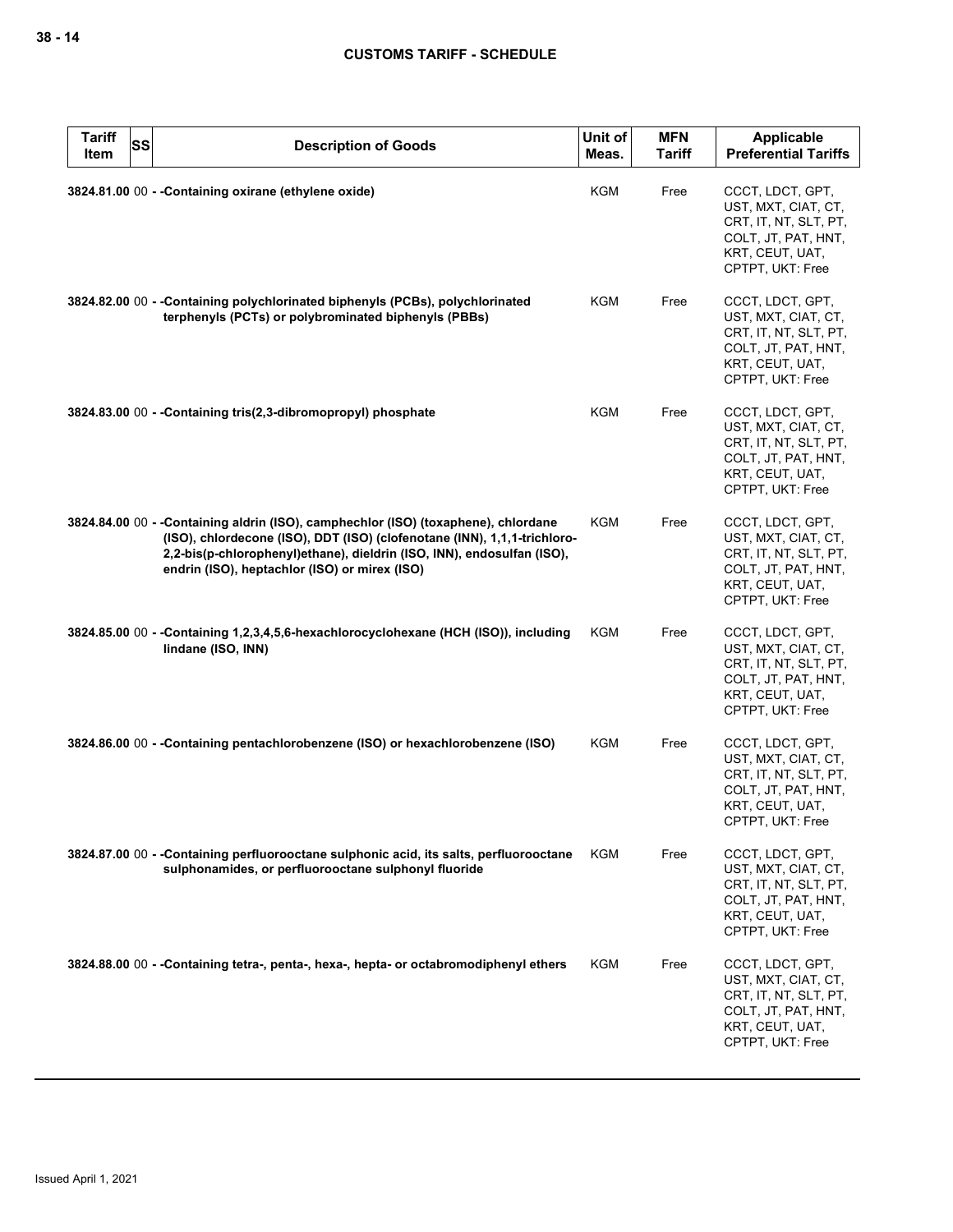| <b>Tariff</b><br>Item | SS | <b>Description of Goods</b>                                                                                                                                                                                                                            | Unit of<br>Meas.  | <b>MFN</b><br>Tariff | <b>Applicable</b><br><b>Preferential Tariffs</b>                                                                                     |  |
|-----------------------|----|--------------------------------------------------------------------------------------------------------------------------------------------------------------------------------------------------------------------------------------------------------|-------------------|----------------------|--------------------------------------------------------------------------------------------------------------------------------------|--|
| -Other:               |    |                                                                                                                                                                                                                                                        |                   |                      |                                                                                                                                      |  |
|                       |    | 3824.91.00 00 - - Mixtures and preparations consisting mainly of (5-ethyl-2-methyl-2-<br>oxido-1,3,2-dioxaphosphinan-5-yl)methyl methyl methylphosphonate<br>and bis[(5-ethyl-2-methyl-2-oxido-1,3,2-dioxaphosphinan-5-yl)methyl]<br>methylphosphonate | KGM               | Free                 | CCCT, LDCT, GPT,<br>UST, MXT, CIAT, CT,<br>CRT, IT, NT, SLT, PT,<br>COLT, JT, PAT, HNT,<br>KRT, CEUT, UAT,<br>CPTPT, UKT: Free       |  |
| 3824.99.00            |    | - -Other                                                                                                                                                                                                                                               |                   | Free                 | CCCT, LDCT, GPT,<br>UST, MXT, CIAT, CT,<br>CRT, IT, NT, SLT, PT,<br>COLT, JT, PAT, HNT,<br>KRT, CEUT, UAT,<br>CPTPT, UKT: Free       |  |
|                       |    | 10 - - - - - Fatty substances of animal or vegetable origin and mixtures thereof<br>-----Mixtures of a kind used in various types of vaping devices including e-<br>cigarettes and atomizers:                                                          | KGM               |                      |                                                                                                                                      |  |
|                       |    |                                                                                                                                                                                                                                                        | KGM               |                      |                                                                                                                                      |  |
|                       |    |                                                                                                                                                                                                                                                        |                   |                      |                                                                                                                                      |  |
|                       |    |                                                                                                                                                                                                                                                        | <b>KGM</b><br>KGM |                      |                                                                                                                                      |  |
| 38.25                 |    | Residual products of the chemical or allied industries, not elsewhere<br>specified or included; municipal waste; sewage sludge; other wastes<br>specified in Note 6 to this Chapter.                                                                   |                   |                      |                                                                                                                                      |  |
|                       |    | 3825.10.00 00 - Municipal waste                                                                                                                                                                                                                        | KGM               | 6.5%                 | CCCT, LDCT, UST,<br>MXT, CIAT, CT, CRT,<br>IT, NT, SLT, PT, COLT,<br>JT, PAT, HNT, KRT,<br>CEUT, UAT, CPTPT,<br>UKT: Free<br>GPT: 3% |  |
|                       |    | 3825.20.00 00 -Sewage sludge                                                                                                                                                                                                                           | KGM               | 6.5%                 | CCCT, LDCT, UST,<br>MXT, CIAT, CT, CRT,<br>IT, NT, SLT, PT, COLT,<br>JT, PAT, HNT, KRT,<br>CEUT, UAT, CPTPT,<br>UKI: Free<br>GPT: 3% |  |
| 3825.30               |    | -Clinical waste                                                                                                                                                                                                                                        |                   |                      |                                                                                                                                      |  |
|                       |    | 3825.30.10 00 - - -Soiled dressings (wadding, gauze, bandages and similar articles)<br>contaminated as a result of medical, surgical, dental or veterinary<br>procedures;<br>Syringes, needles, catheters, cannulae and the like                       |                   | Free                 | CCCT, LDCT, GPT,<br>UST, MXT, CIAT, CT,<br>CRT, IT, NT, SLT, PT,<br>COLT, JT, PAT, HNT,<br>KRT, CEUT, UAT,<br>CPTPT, UKT: Free       |  |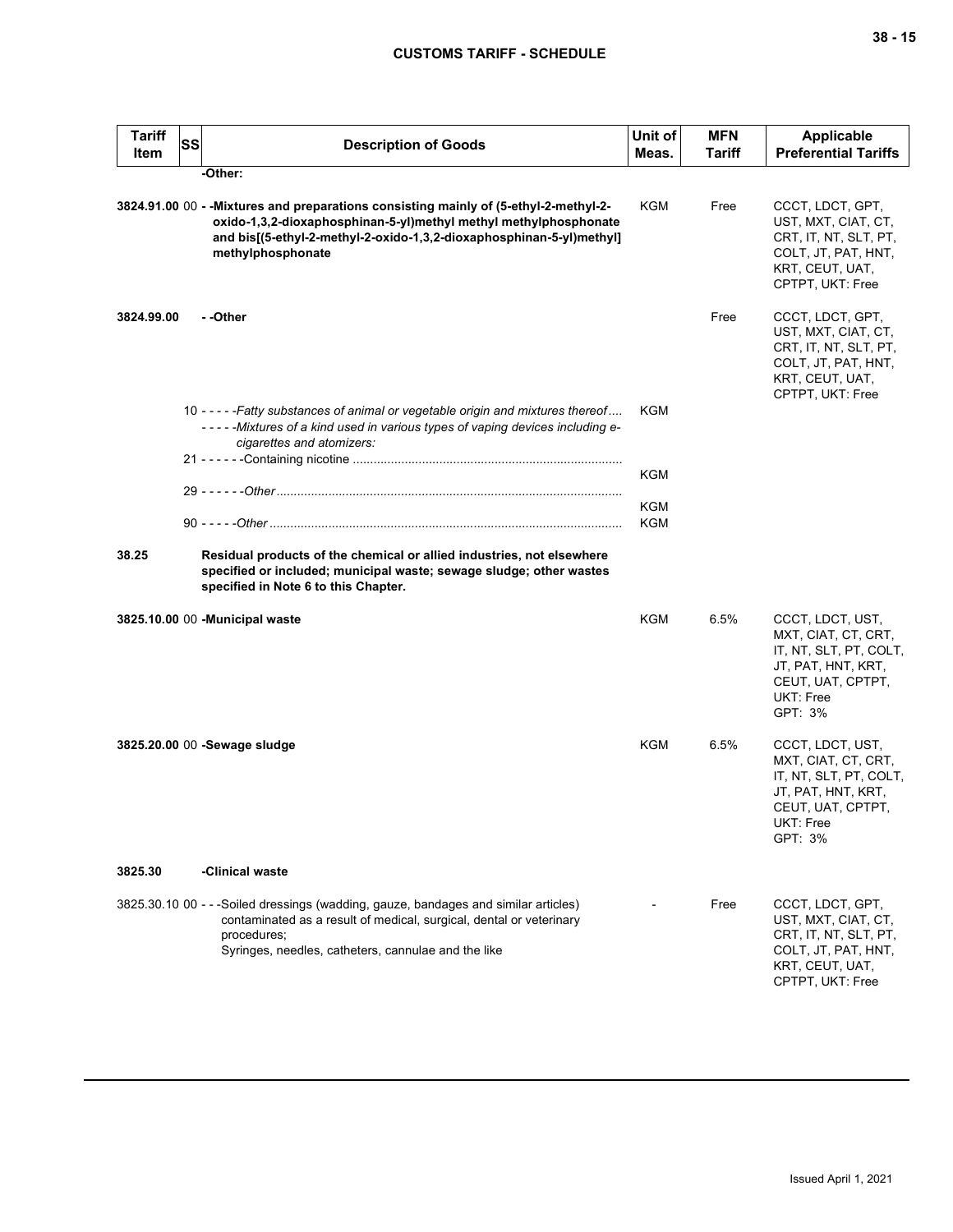| <b>Tariff</b>             | SS | <b>Description of Goods</b>                                                                                    | Unit of    | <b>MFN</b>    | <b>Applicable</b>                                                                                                                                               |
|---------------------------|----|----------------------------------------------------------------------------------------------------------------|------------|---------------|-----------------------------------------------------------------------------------------------------------------------------------------------------------------|
| Item                      |    |                                                                                                                | Meas.      | <b>Tariff</b> | <b>Preferential Tariffs</b>                                                                                                                                     |
|                           |    | 3825.30.20 00 - - - Surgical gloves of vulcanized rubber other than hard rubber                                | PAR        | 15.5%         | CCCT, LDCT, UST,<br>MXT, CIAT, CT, CRT,<br>IT, NT, SLT, PT, COLT,<br>JT, PAT, HNT, KRT,<br>CEUT, UAT, CPTPT,<br>UKT: Free<br>AUT: 8.5%<br>NZT: 8.5%<br>GPT: 15% |
| 3825.30.90 00 - - - Other |    |                                                                                                                | KGM        | 6.5%          | CCCT, LDCT, UST,<br>MXT, CIAT, CT, CRT,<br>IT, NT, SLT, PT, COLT,<br>JT, PAT, HNT, KRT,<br>CEUT, UAT, CPTPT,<br><b>UKT: Free</b><br>GPT: 3%                     |
|                           |    | -Waste organic solvents:                                                                                       |            |               |                                                                                                                                                                 |
|                           |    | 3825.41.00 00 - - Halogenated                                                                                  | <b>KGM</b> | 6.5%          | CCCT, LDCT, UST,<br>MXT, CIAT, CT, CRT,<br>IT, NT, SLT, PT, COLT,<br>JT, PAT, HNT, KRT,<br>CEUT, UAT, CPTPT,<br>UKT: Free<br>GPT: 3%                            |
| 3825.49.00 00 - - Other   |    |                                                                                                                | <b>KGM</b> | 6.5%          | CCCT, LDCT, UST,<br>MXT, CIAT, CT, CRT,<br>IT, NT, SLT, PT, COLT,<br>JT, PAT, HNT, KRT,<br>CEUT, UAT, CPTPT,<br>UKT: Free<br>GPT: 3%                            |
|                           |    | 3825.50.00 00 -Wastes of metal pickling liquors, hydraulic fluids, brake fluids and anti- KGM<br>freeze fluids |            | 6.5%          | CCCT, LDCT, UST,<br>MXT, CIAT, CT, CRT,<br>IT, NT, SLT, PT, COLT,<br>JT, PAT, HNT, KRT,<br>CEUT, UAT, CPTPT,<br>UKT: Free<br>GPT: 3%                            |
|                           |    | -Other wastes from chemical or allied industries:                                                              |            |               |                                                                                                                                                                 |
|                           |    | 3825.61.00 00 - - Mainly containing organic constituents                                                       | <b>KGM</b> | 6.5%          | CCCT, LDCT, UST,<br>MXT, CIAT, CT, CRT,<br>IT, NT, SLT, PT, COLT,<br>JT, PAT, HNT, KRT,<br>CEUT, UAT, CPTPT,<br>UKT: Free<br>GPT: 3%                            |